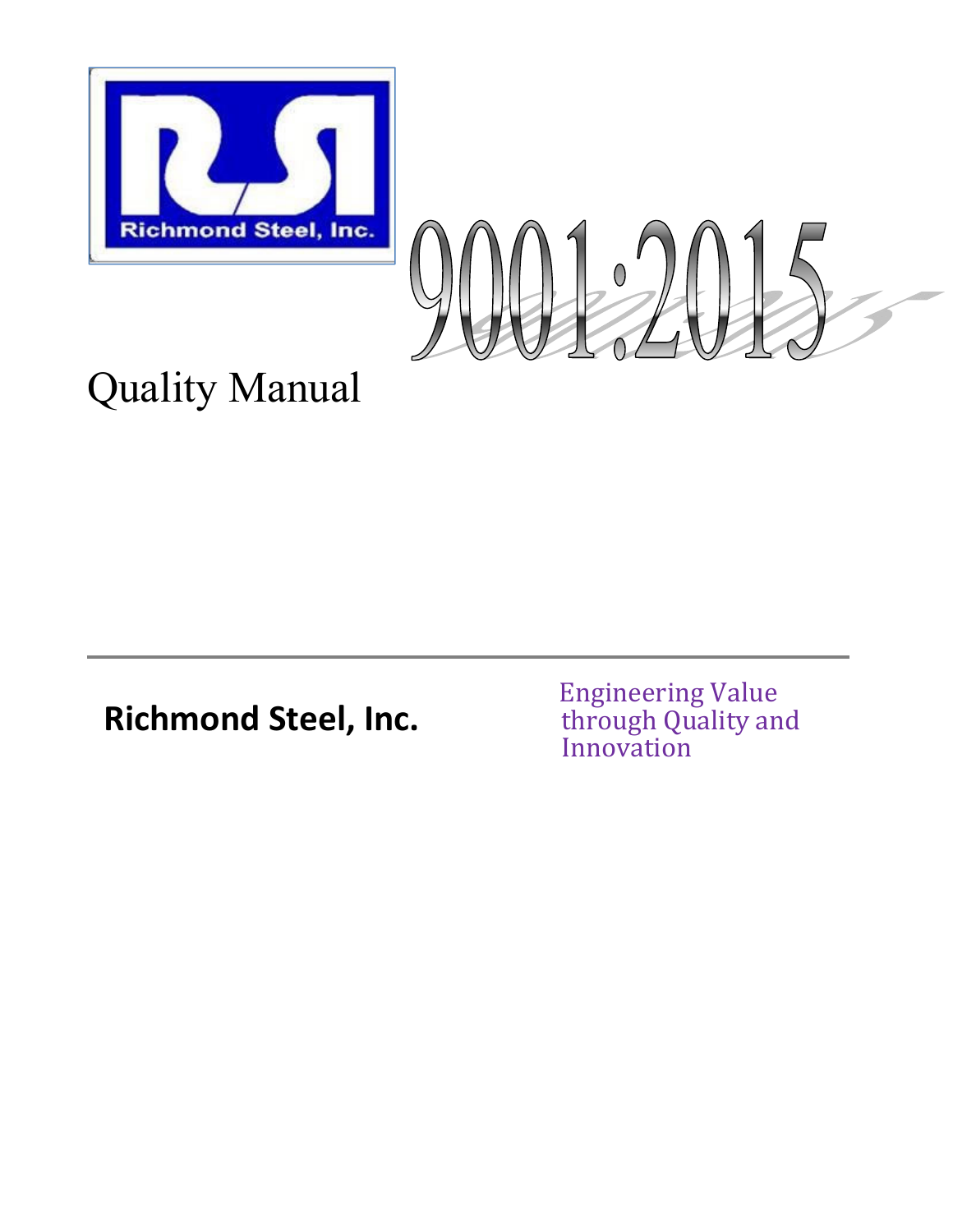## **ISO 9001:2015**

# **Table of Contents**

| 1.1   |  |  |  |
|-------|--|--|--|
| 1.1.1 |  |  |  |
| 1.1.2 |  |  |  |
| 1.1.3 |  |  |  |
| 1.1.4 |  |  |  |
| 1.1.5 |  |  |  |
| 1.1.6 |  |  |  |
|       |  |  |  |
|       |  |  |  |
|       |  |  |  |
| 4.0   |  |  |  |
| 4.1.2 |  |  |  |
| 4.1.3 |  |  |  |
| 4.1.4 |  |  |  |
|       |  |  |  |
|       |  |  |  |
|       |  |  |  |
|       |  |  |  |
|       |  |  |  |
|       |  |  |  |
|       |  |  |  |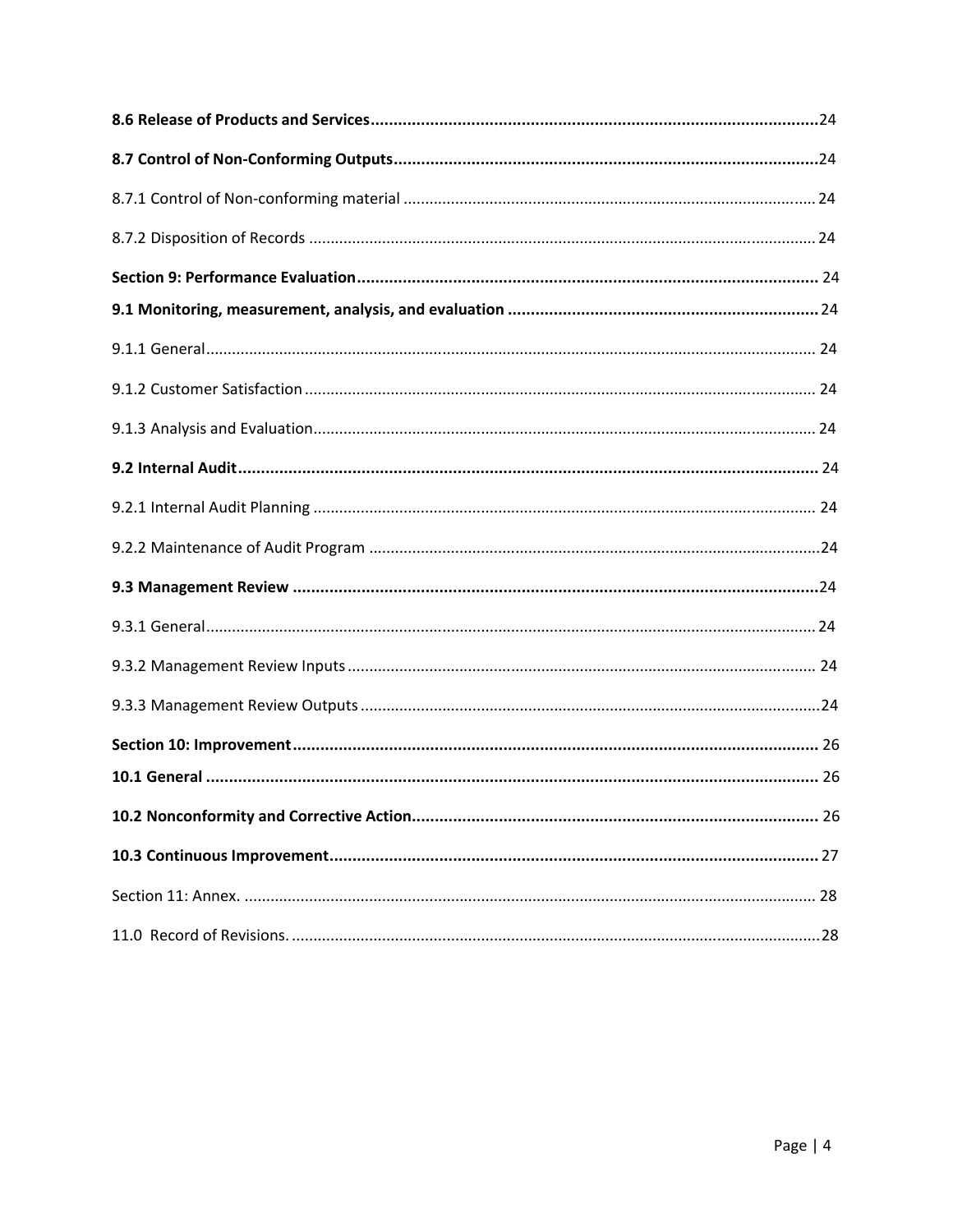#### **Section 0: Introduction**

#### **0.1 General**

Richmond Steel, Inc. manufactures, and distributes Steel and alloy fabricated products along with contract manufactured components and assemblies for multiple industries.

This manual is an overview of the documented quality management system that is in place at Richmond Steel Inc. Management is committed to the principles of ISO9001:2015 and firmly believes that these principles provide a strong operational framework.

These principles enable RSI to continuously evaluate and improve its overall performance, consistently provide products and services that meet or exceed; customer, governmental, statutory, and regulatory requirements. Further, these principles guide RSI to establish benchmarks from which to measure performance. This enables RSI to use a process approach to planning in order to facilitate evaluation of risk and to maximize opportunities as it applies to its objectives, its future needs, and those of its interested parties.

Customers, suppliers, management and employees of RSI shall use this quality manual as the primary reference point for understanding the overall quality system. All RSI employees receive training relative to RSI quality management system.

#### **0.2 Quality Management Principles**

There are seven Core Values that RSI uses to guide its processes and quality management system. They are as follows:

- 0.2.1 **Customer Focus** RSI strives to identify current and future interested parties' needs and requirements. Policies are in place to ensure requirements are understood and met through training, software, sales order related acknowledgements, job reviews, customer surveys, meetings, and sales analysis. RSI aims to enhance our customer's overall approval by providing timely information related to order status, providing new products, improving access directly to decisions makers, reviewing key indicators and direct customer communication.
- 0.2.2 **Leadership** The Management Team has overall responsibility for the Quality Management System. The Management Team has been actively involved in implementing the quality system, establishing the quality policy, and quality objectives.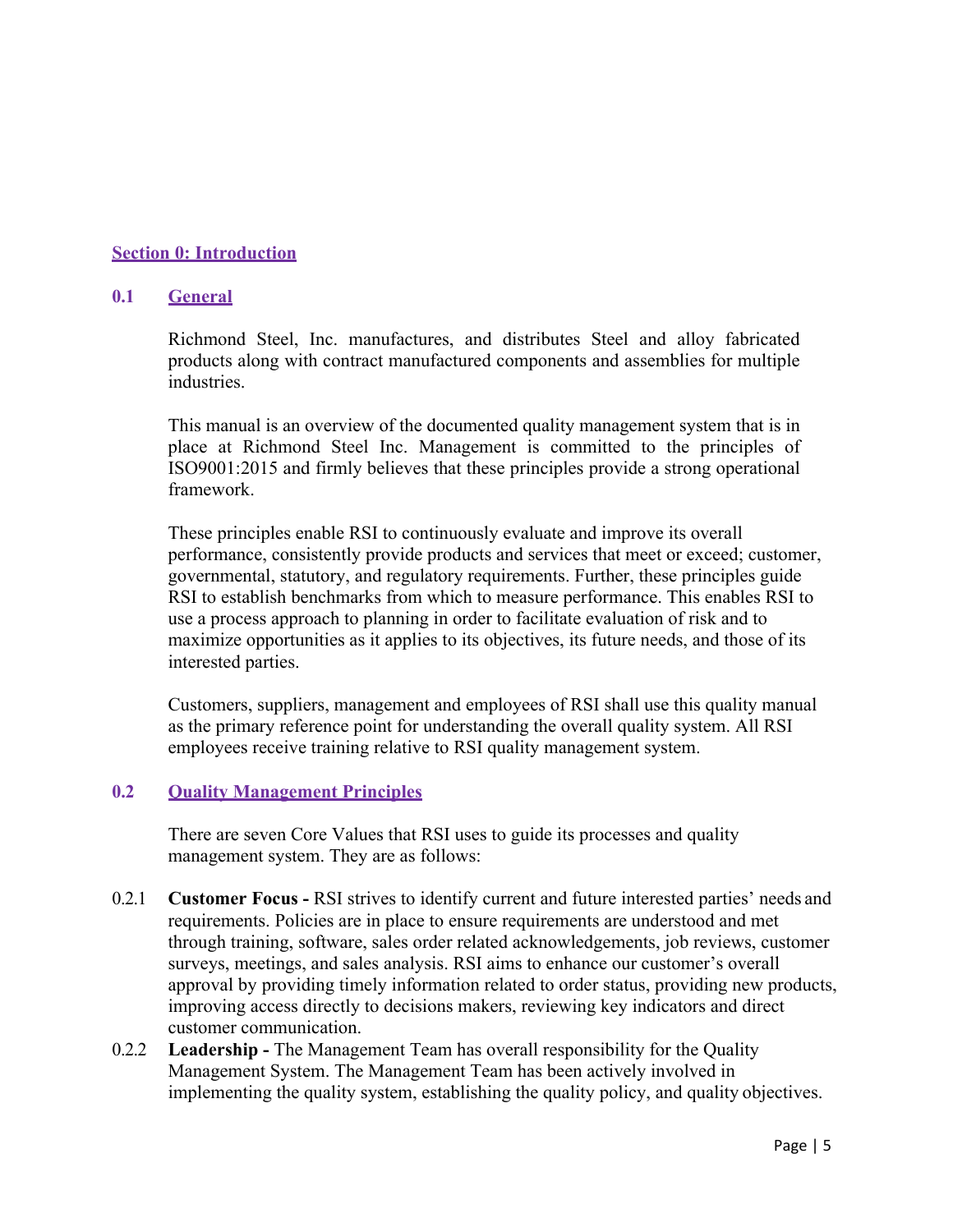Management has provided the vision, strategic direction, and resources necessary for the continuous improvement of the Quality Management System and the company. To continue to provide leadership and show commitment to the improvement of the Quality Management System, management conducts employee training sessions, management review meetings, customer analysis, and annually budgets for quality related expenses.

0.2.3 **Engagement of People –** All employees of RSI have been trained and are skilled in the use of the Quality Management System and have been instructed to stop any process which does not meet the requirements of the processes which they perform.

### **0.2.4 Process Approach**

- *0.2.4.1* **Process Approach to QMS** RSI will utilize a process approach when analyzing the overall performance of our Quality Management System. This means that the process and related procedures will be reviewed and compared to goals established by RSI management and past performance as measured by Key Process Indicators. The goals set will be reviewed quarterly and adjusted by management when deemed appropriate to support continuous improvement philosophies.
- *0.2.4.2* **Process Approach to Management** RSI will utilize a system approach when analyzing the overall performance of the company. Systems and Sub-systems will be reviewed in the Management Review meeting and goals will be set and monitored to ensure that all systems are performing as designed.
- 0.2.5 **Improvement** RSI currently has a Process Improvement program in place that allows employees to recommend and suggest improvements to processes as well as related procedures. Management will review and approve or disapprove the process improvement form in a timely manner.
- 0.2.6 **Evidence-Based Approach to Decision Making** RSI will collect and analyze data to support decision making in regards to Key Processes and the interactions of those process and procedures.
- 0.2.7 **Relationship Management –**RSI will align with suppliers who are best in class and will develop and nurture the relationship so it will be mutually beneficial to all parties which will include the supplier, RSI's customer base, RSI's employees, and the company itself.

#### **0.3 Process Approach:**

RSI's ISO system is based on three main components: A process approach to our QMS system, use of PDCA methodology, and Risk based thinking.

- 0.3.1 RSI believes that consistent and predictable results are achieved more effectively when activities and processes function as a coherent system, in accordance with its quality policy and strategic direction of the company.
- 0.3.2 RSI utilizes PDCA methodology to manage and review processes in order to achieve effective process performance. PDCA refers to Plan – Do – Check - Act cycle as summarized:

**Plan:** establish objectives and resources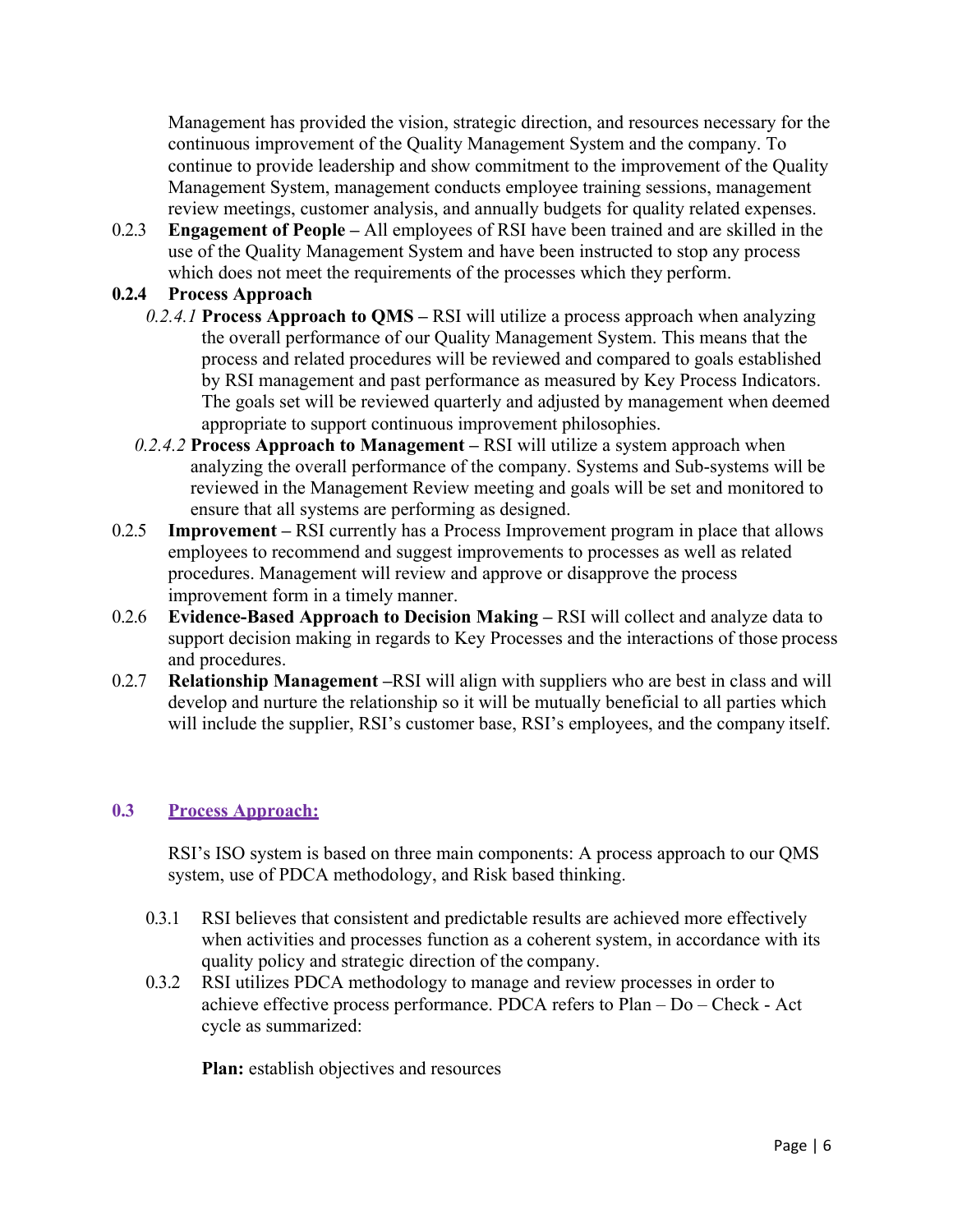**Do:** Implement what was planned **Check:** Monitor, measure, and report results Act: Take actions to improve process performance.

0.3.2.1RSI employs Risk-Based Thinking in order to manage the individual processes and the system as a whole. Use of Risk-Based Thinking enables RSI to improve processes based on data evaluation and predict or prevent undesirable outcomes.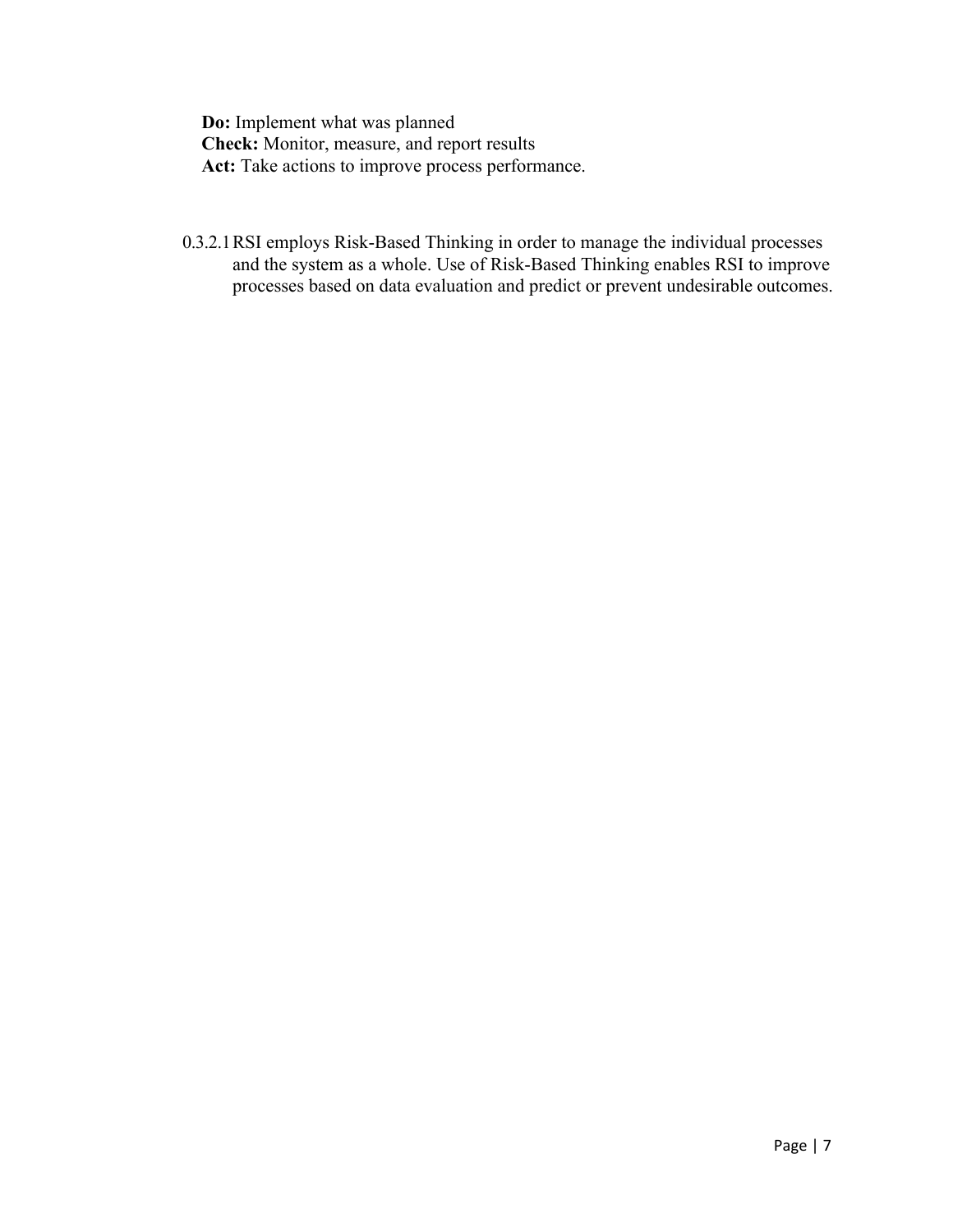## **0.4 Relationships with other management system standards**

Currently, RSI's QMS framework is aligned with the ISO 9001:2015 International Standard.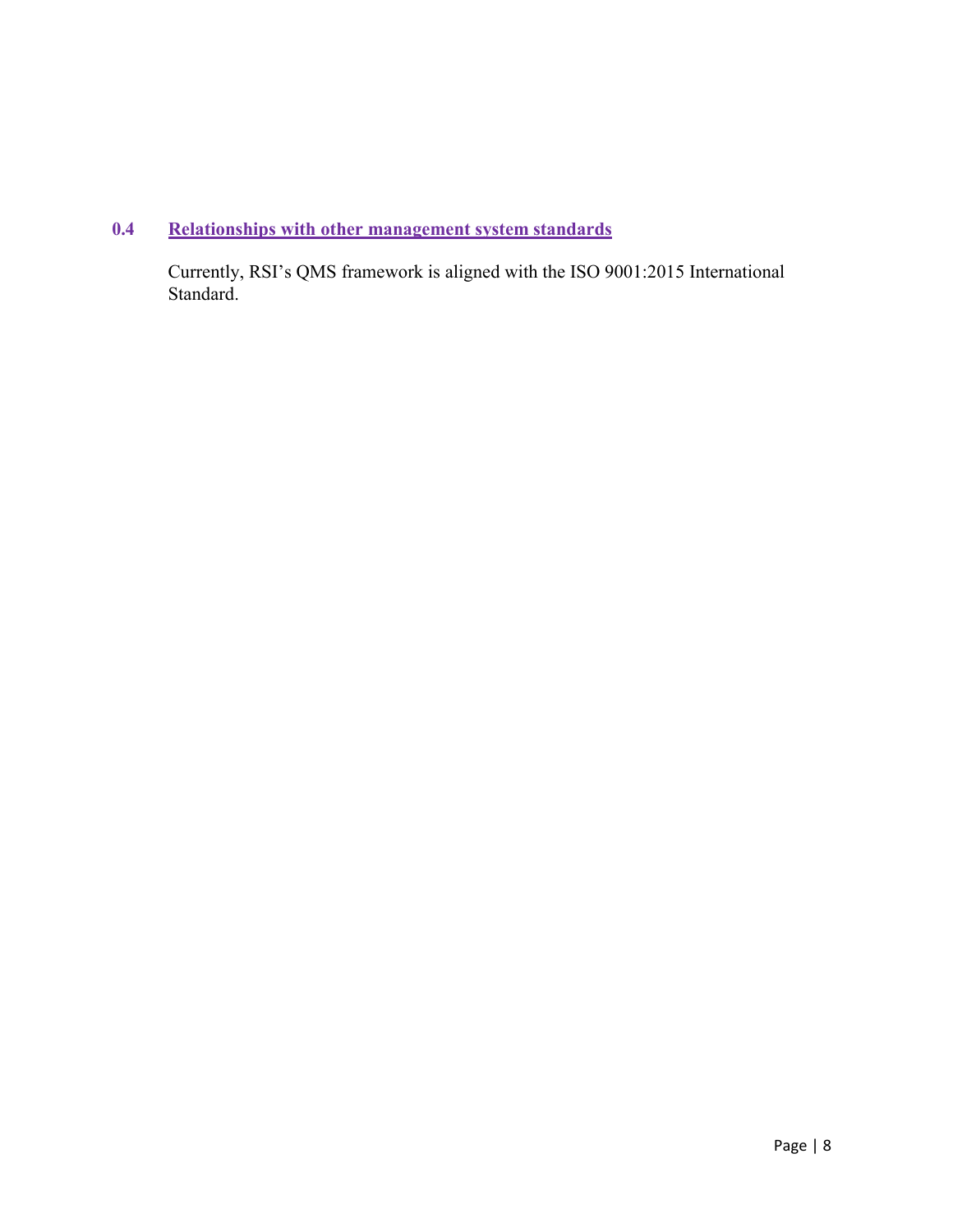#### **Section 1: Scope**

#### **1.1 General:**

1.1.1 **Commitment to ISO 9001:2015** . RSI is committed to the principles and structure of ISO 9001:2015 registration. The quality manual outlines the policies, procedures and requirements of RSI's Quality Management system. The following processes, operations and internal factors at RSI fall within the scope of RSI's QMS system. RSI monitors external factors as listed below in 1.1.1.2 and reviews expectations of interested parties as stated in 1.1.1.3.

1.1.1.1 Internal Business Functions: purchasing, estimating, engineering, quality, sales, customer service, production control/scheduling, shipping, accounting, operations, and human resources. Some of the internal factors monitored are: company values, employee knowledge and performance of the organization.

1.1.1.2 Some of the external factors monitored by RSI include: government and industry regulations, technological changes, market changes and economic conditions.

- 1.1.2 This manual will be revised and added to as necessary to reflect changes in quality requirements.
- 1.1.3 The management of RSI has played an active role in the development of this QMS and supports the policies described in the manual. All employees play a vital role in maintaining and supporting quality and the QMS.
- 1.1.4 The QMS in place at RSI ensures that all employees, temporary employees, and contract employees have an understanding of both the company and customer quality requirements.
- 1.1.5 Our Quality Manual, procedures, and work instructions are maintained electronically. All printed copies are for reference only.
- 1.1.6 Customers are encouraged to provide feedback at any time about the service, quality, delivery, and performance of any RSI product. RSI will continue to solicit customer feedback utilizing direct customer contact, e-tools, and social media in order to determine the health of the company.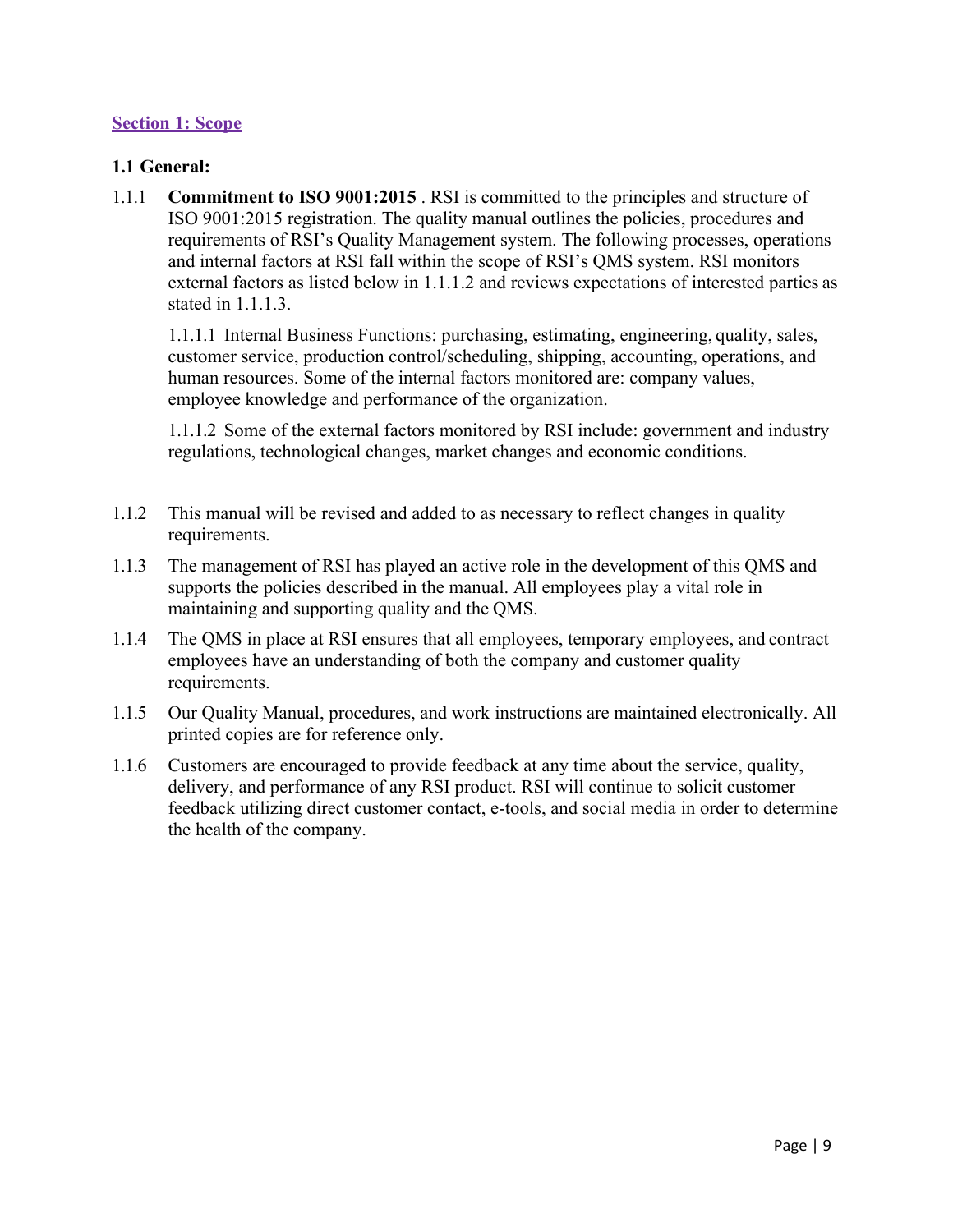#### **Section 2: Normative Reference**

- **2.0 Quality Management System References:** The following documents were used as reference during the preparation of the Quality Management system.
- 2.0.1 American National Standard ASQ /ANSI/ISO 9001-2015, Quality Management Systems – Requirements.

#### **Section 3: Terms and Definitions**

- **3.0 Quality Management System Definitions.** This section defines terms that are unique to Richmond Steel, Inc..
- 3.0.1 Customer Managed Property: Any type of instrumentation, accessory, tooling, manual, or shipping container that belongs to the customer.
- 3.0.2 Customer Managed Material: Any type of raw material product supplied to be used in the manufacture, modification, or repair of customer owned property.
- 3.0.3 Product: The end result of meeting all contractual terms and conditions.
- 3.0.4 Quality Records: Documentation of those activities wherein records must be maintained.
- 3.0.5 QMS refers to the Quality Management System.
- 3.0.6 RSI refers to Richmond Steel, Inc. and/or Richmond.
- 3.0.7 RGA refers to the Rejected Goods Authorization form (Supplier).
- 3.0.8 RMA refers to Return Material Authorization form (Customer).
- 3.0.9 ASQC: American Society for Quality Control
- 3.0.10 Revision refers to print revision, print version, and form version. "Version" is the terminology used within the vault process. They are both mechanisms for tracking changes made to prints and forms.
- 3.0.11 PIF refers to a Process Improvement Form.
- 3.0.12 Master file refers to the electronic server files.
- 3.0.13 CAPA refers to Corrective Action Preventive Action. This form can be used both externally and internally.
- 3.0.14 Consigned Material refers to Supplier Managed material.
- 3.0.15 OSHA refers to Occupational Safety and Health Administration.
- 3.0.16 KPI(s) refers to Key Process Indicator(s).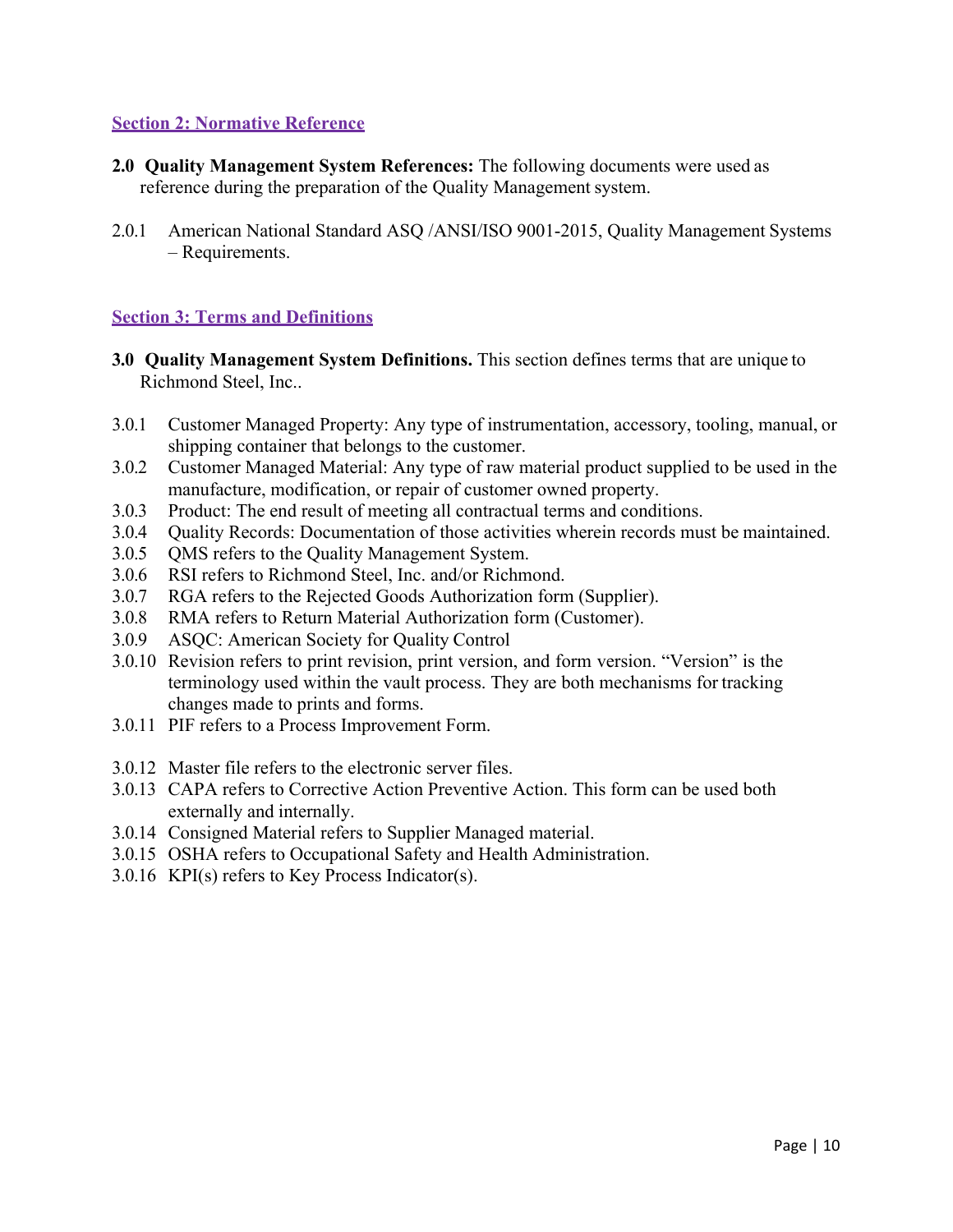#### **Section 4: Context of the Organization**

#### **4.0 Context of the Organization**

#### **4.1 Engineering Value through Quality and Innovation.**

- 4.1.1 At RSI, our mission is to build value for our customers through innovative, application-based design and manufacturing of compressed air filtration products, lubrication systems, protective coverings, and contract manufactured components and assemblies.
- 4.1.2 RSI is committed to the principles and structure of ISO 9001:2015 and has chosen to utilize this quality manual as a method to organize our policies, procedures, and processes.
- 4.1.3 RSI reviews external issues by: networking with industry peers, attendance at tradeshows, reading industry and business periodicals, discussions with suppliers, customers and competitors.
- **4.2** RSI defines interested parties as customers, vendors, employees, governments, outside auditors, and shareholders.
	- 4.2.1 RSI believes that all employees play a vital role in quality, service, delivery and performance of any RSI product.
	- 4.2.2 RSI shall encourage feedback from all interested parties, and;
	- 4.2.3 RSI shall monitor and review information relevant to its quality management system from this group of interested parties. Examples of information being monitored are: On-time delivery, DMR's, RGA's, RMA's, PIF's, OSHA audits
- **4.3** This Quality manual has been prepared to describe RSI's Quality Management System or QMS. RSI defined our QMS scope in section 1.
- **4.4** RSI has established, documented and implemented a Quality Management system in accordance with the requirements of ISO 9001:2015.
	- 4.4.1 **General Requirements.** The system is maintained and continually improved through the use of quality objectives, internal and external audit results, analysis of data, corrective and preventative action, and management review. RSI has:
		- 4.4.1.1 Identified the inputs required and the outputs expected from the process. These are monitored by the use of Key Process Indicators.
		- 4.4.1.2 Identified the sequence and interaction of processes needed for the QMS. See section 0.3.
		- 4.4.1.3 Secured the continuing availability of resources and information necessary to achieve planned results and for the continual improvement of these processes through an annual planning and budgeting process;
		- 4.4.1.4 Assigned responsibility and authorities for these processes;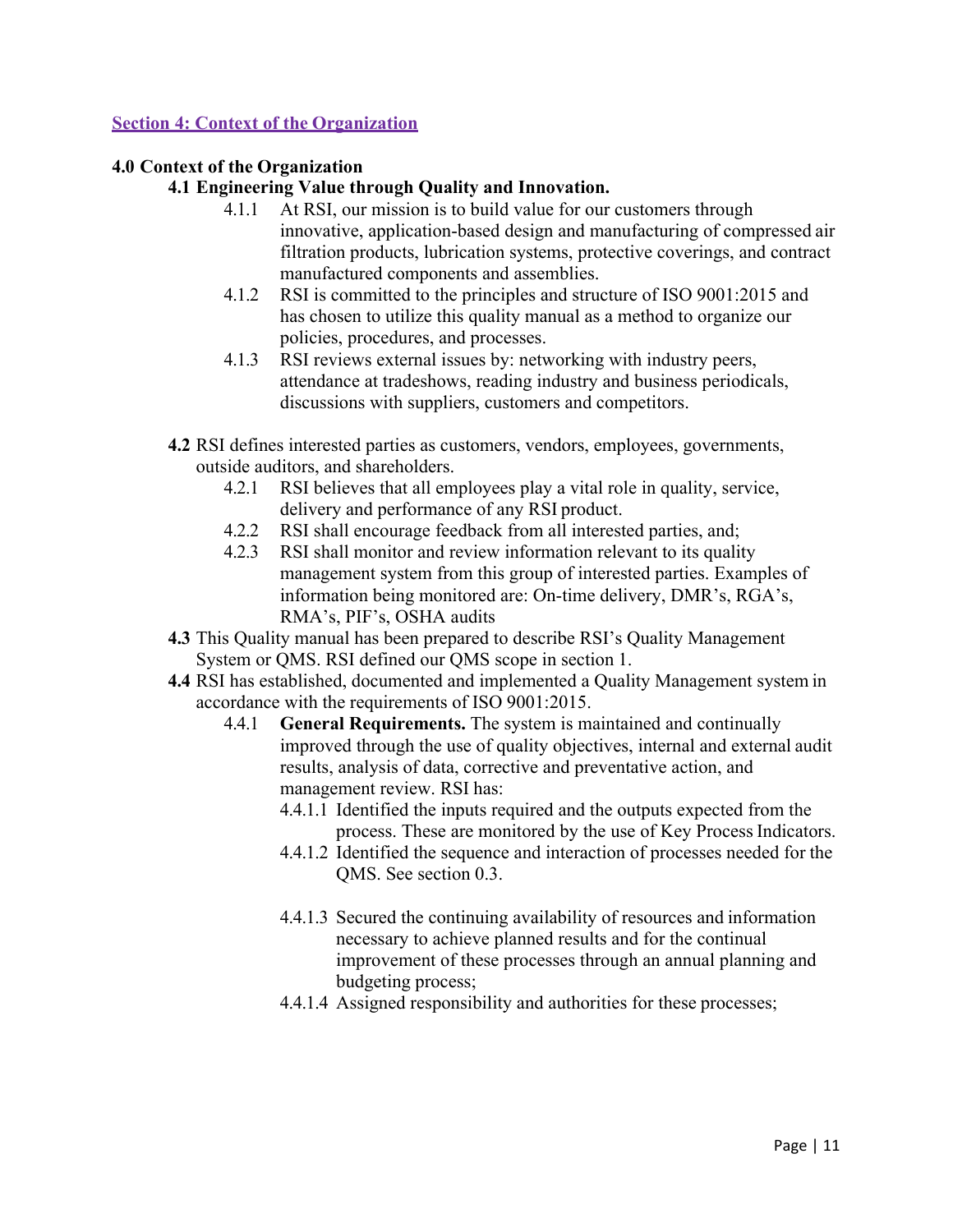- 4.4.1.5 Established systems to evaluate risks and opportunities;
- 4.4.1.6 Established processes to identify and implement actions necessary to achieve planned results;
- 4.4.1.7 Evaluate results to improve the processes within the QMS.
- 4.4.2 RSI maintains and retains documented information, process flow charts or work instructions to maintain confidence that the processes are being carried out as planned.

#### **Section 5: Leadership**

#### **5.0 Leadership**

#### **5.1 Leadership and Commitment.**

- 5.1.1 **General.** The Management Team has overall responsibility for the QMS. RSI's management team is responsible for implementing, providing resources, reviewing and maintaining the QMS.
	- 5.1.1.1 RSI's management team is actively involved in establishing the quality policy and quality objectives that parallel RSI's strategic vision and direction.
	- 5.1.1.2 RSI's management team ensures the integration of the QMS in business methods through a process approach and risk-based thinking.
	- 5.1.1.3 To continue to provide leadership and show commitment and promote improvement of the QMS, management conducts employee training sessions, management review meetings, customer analysis, and annually budgets for quality related expenses.
- 5.1.2 **Customer Focus**. All employees at RSI strive to identify current and future customer needs and requirements as well as applicable regulatory requirements. Policies and procedures are in place to ensure customer requirements are understood and met. RSI aims to enhance our customer's overall satisfaction by providing new products or options, improving access directly to decisions makers, automating the customer acknowledgment process, reviewing customer surveys and direct communication.

#### **5.2** Policy

#### 5.2.1 **RSI's Management team shall ensure**;

- 5.2.1.1 the QMS is relevant to the purpose and strategic direction of the company.
- 5.2.1.2 the QMS provides a framework for setting and reviewing quality objectives and requirements;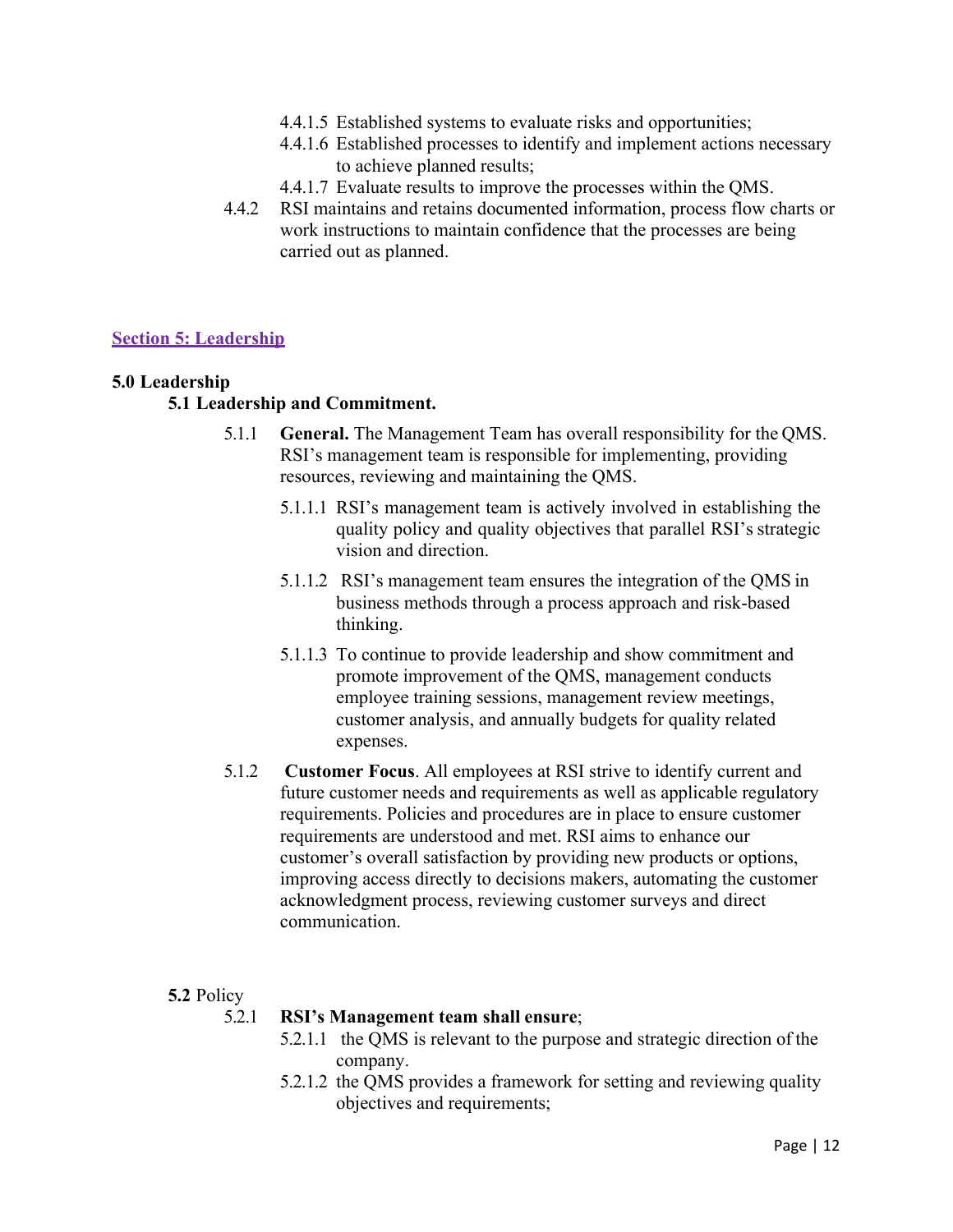- 5.2.1.3 their committed to continual improvement of the QMS
- 5.2.2 **The Management Team** ensures that the quality policy is communicated to all employees. It is included in the new employee training and reinforced during company training sessions. Further, a copy of the QMS will be available on RSI's website.
- **5.3 Organizational Roles, Responsibilities and authorities.** An organizational chart has been established to show the interrelations of personnel in the organization. Job descriptions define the responsibilities and authorities of each of the positions on the organizational chart. Processes are established for communication within the organization*.* Methods of communicating include production meetings, computer dashboards, written job processes, company training, management review meetings, internal audits, processes improvement forms, internal emails, CAPA's, sales analysis, vendor audits, and other routine business communications.

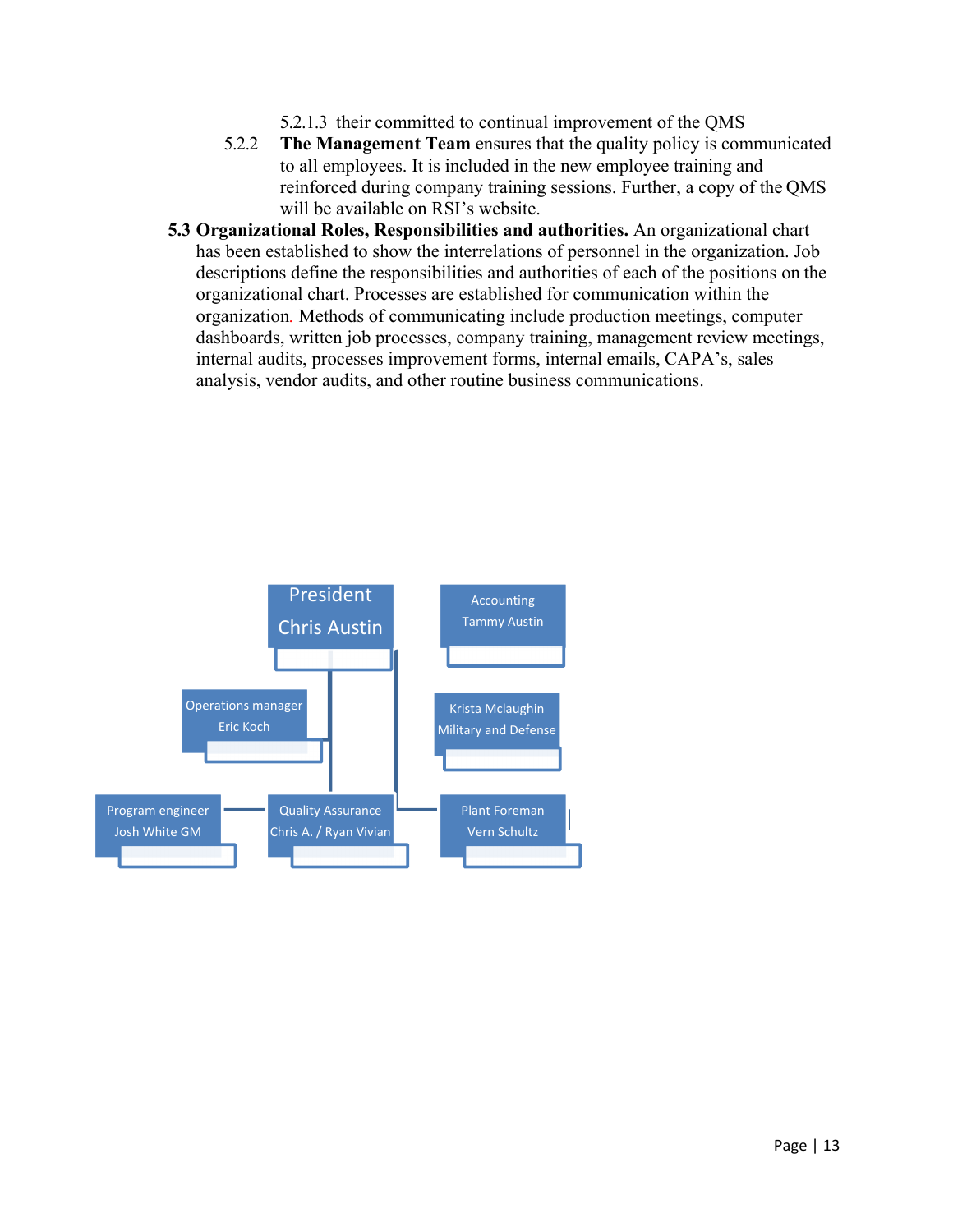#### **Section 6: Planning**

#### **6.0 Planning**

- **6.1** Richmond takes the following actions to address risks and opportunities within our organization.
	- 6.1.1 Quality Management System Planning: Quality planning is done at the earliest possible stage to ensure RSI's ability to satisfy specified results and requirements. The purpose of the process is to prevent or reduce subpar performance, to enhance the planned outcome, and to achieve improvement in the process, product, or procedure.
	- 6.1.2 Quality planning may take place as a design project, through contract development, estimating, production review, during contract review and/or during order entry*.* These procedures enable RSI to address risks and opportunities prior to starting production. In addition, these procedures allow RSI to evaluate the effectiveness of the plan and to review the potential impact on RSI's products and services. The following Risk Assessment Process is used in all planning activities.

#### **6.2 Quality Objectives and Planning**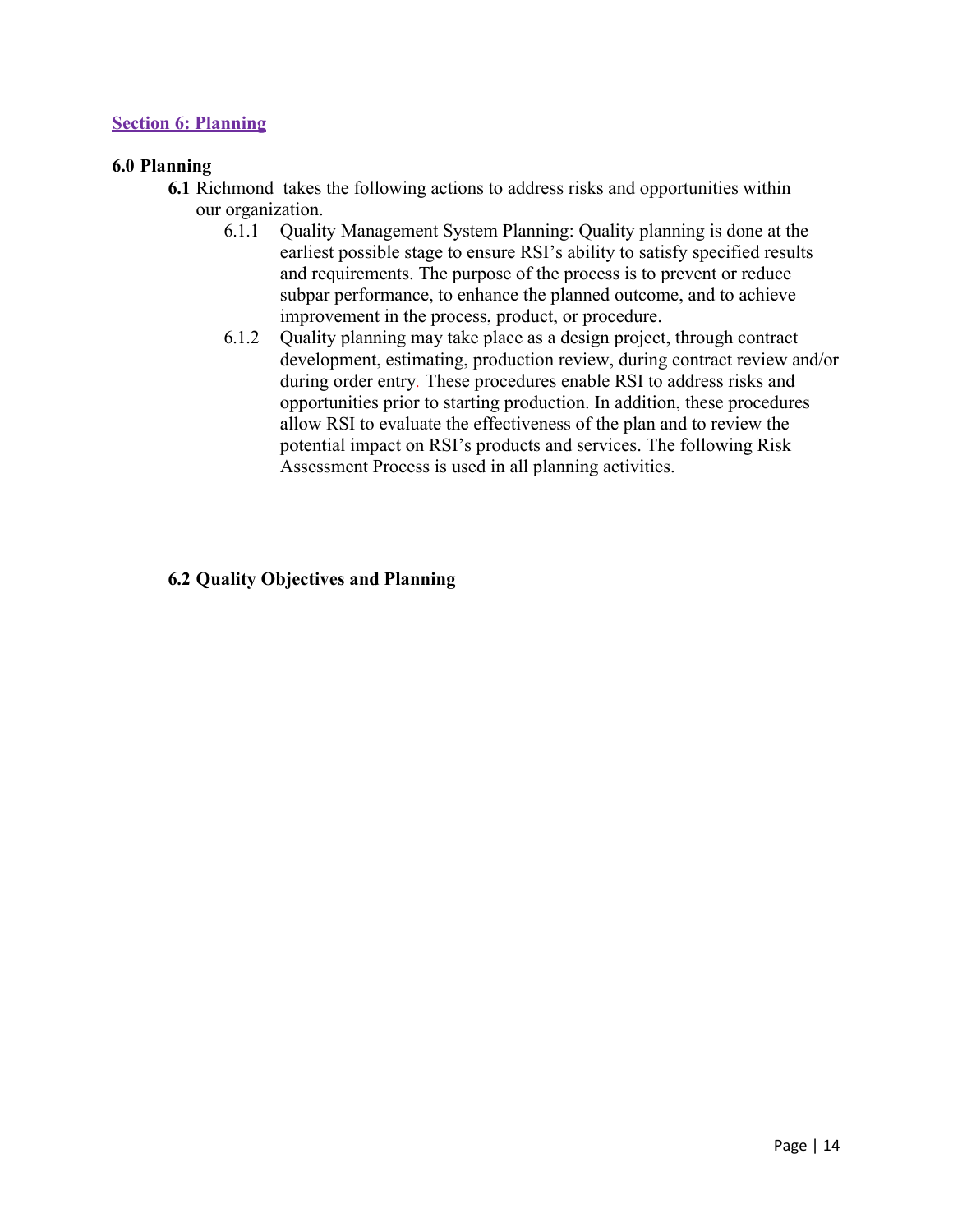- 6.2.1 Quality Objectives are established to continually improve the QMS as a whole as well as individual management processes or functions. Quality objectives are established .
- 6.2.2 Planning Quality Objectives. Our quality plans are consistent with our normal methods of operation covered by existing policies, processes, and procedures. Project charters are one method utilized by RSI. This method details the quality objective, resources necessary, assigns responsibility, details the timeline, and explains how the results will be measured. These are discussed, assigned, and reviewed during our management review meetings.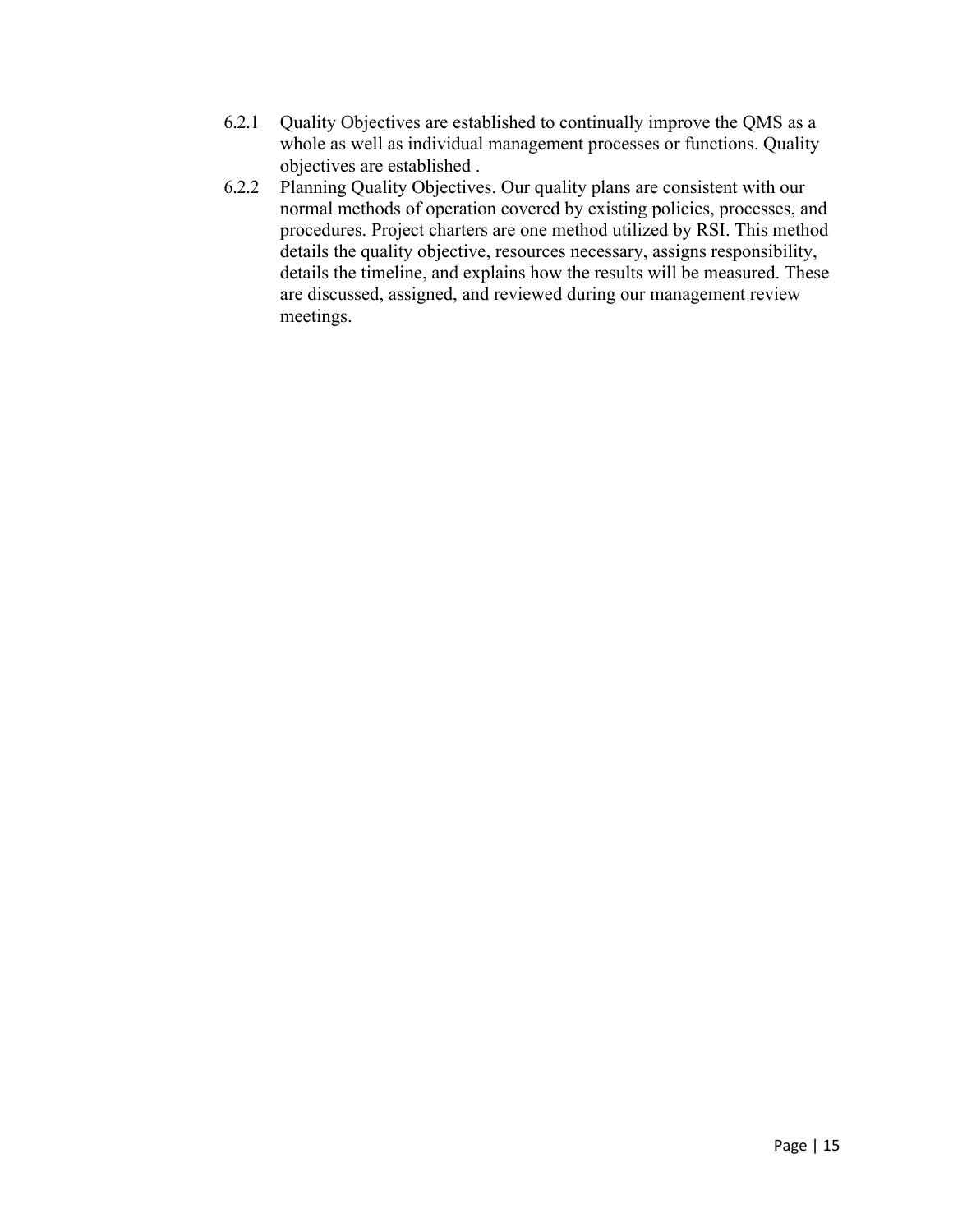#### **6.3 Planning of Changes**

6.3.1 When RSI determines a need to change the QMS, these changes are evaluated by the management team. Several tools are used to assist in the evaluation of the change, such as Management review, CAPA's, QMS. Evaluation process includes review of the purpose for the change, potential consequences, impact on the QMS, availability of resources, and the assignment/reassignment of responsibilities and authority.

#### **Section 7: Support**

#### **7.0 Support**

#### **7.1 Resources**

- 7.1.1 **General.** RSI has implemented a QMS that compiles with the ISO 9001:2015 standards. This implementation was achieved with management commitment and with sufficient resources for the implementation. Resources needed to maintain or improve the QMS are identified and appropriated through management review meetings, periodic business meetings, and daily business communications between management and staff with consideration being given to capabilities and constraints on current resources as well as needs of RSI's customers and vendors.
- 7.1.2 **People.** The development and training of people in order to successfully meet the requirements of the QMS is a primary objective of RSI. Job descriptions have been established to determine effective implementation of the QMS. Personnel are qualified on the basis of relevant education, formal training, on-the-job training, mentorships, lectures, RSI classes and experience.
- 7.1.3 **Infrastructure.** RSI has determined and provided the infrastructure needed to meet quality objectives and product requirements. The infrastructure includes the building, production space, production equipment, assembly areas, tooling, storage rooms, workstations, utilities, process equipment, computer systems and support services. A generator has been placed in service to ensure critical computer functions will remain on line in the effect of a power outage. Preventive maintenance records are kept for major product equipment items. Outside vendors are utilized to support our IT needs and to provide critical backup to the organization. In addition, RSI has sourced secondary vendor relationship for key outside service or material requirements. Consideration of additional infrastructure and capital needs are discussed during production meetings, management meetings and planning/ budgeting sessions.
- 7.1.4 **Environment for the operation of processes.** A work environment suitable for achieving product conformance is maintained by RSI. Management ensures that the appropriate human and physical factors of the work environment are provided. Consideration of such factors includes health and safety concerns, work methods, handling methods and ambient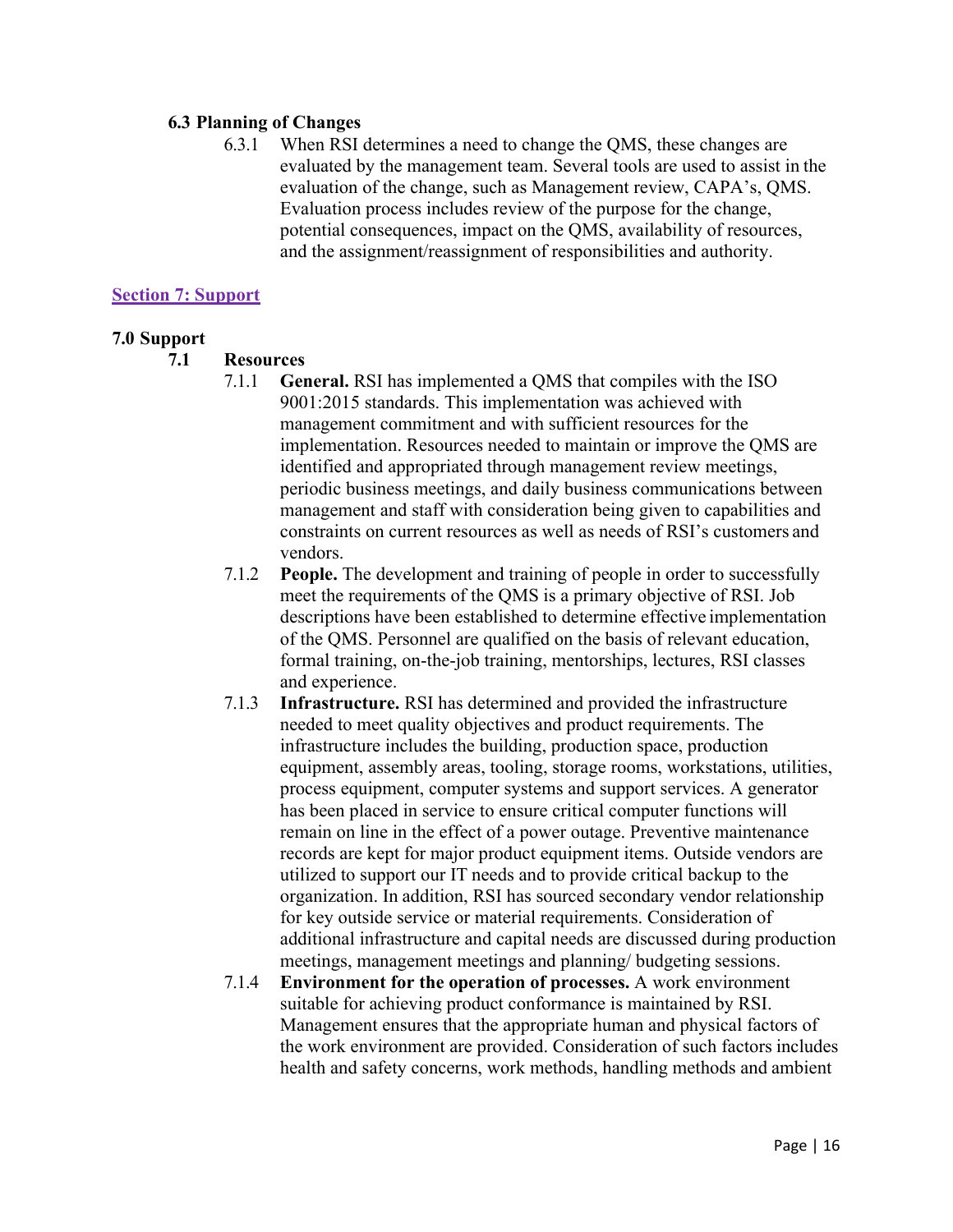working conditions. All employees are encouraged to suggest improvements in the work environment.

- **7.1.5 Monitoring and measuring resources** 
	- 7.1.5.1 **General.** In order to ensure the quality and integrity of our products, RSI maintains documented procedures necessary to validate the results of our products. In addition, RSI maintains evidence of inspection or product compliance.
	- 7.1.5.2 **Measurement traceability.** RSI has determined that control of inspection equipment used to measure and test products is essential in verifying the quality of our products. Therefore, RSI maintains detailed calibration procedures for gage inspection, frequency checks, and traceability to national standards.
- 7.1.6 **Organizational Knowledge.** Capturing organizational knowledge is a key to improving our performance at RSI. All employees are encouraged to complete PIF's in order to capture this knowledge and have it added to our formal work instructions. The organization utilizes cross training and outside training to expand internal knowledge.
- **7.2 Competence.** Training is an on-going initiative at RSI. This is done to ensure the competence of employees related to customer requirements and our QMS. Records are kept of employee training. Annual reviews are done to evaluate on-the-job training effectiveness, competency of specific tasks, and to review areas for development.
- **7.3 Awareness.** In order to ensure that employees of RSI are aware of and have access to our QMS, RSI makes the quality policy and manual available on the company's internet site. Other quality objectives are made available to all employees through daily business communications, electronic billboard notices, and job packet paperwork. Employees are also provided feedback as to their contribution on the effectiveness of the QMS and what the potential consequences are for not conforming to the QMS requirements. This feedback is provided through PIF forms.
- **7.4 Communication.** RSI is very proud of our QMS system and as such, endeavors to communicate with both internal and external interested parties. Internal communications are handled by the management team through daily business communications, employee meetings, and electronic bulletin boards. RSI's website contains a copy of our quality manual and current ISO registration. All managers or department heads are able to forward RSI's certifications upon request from a customer or vendor via daily business communications or provide direction to the RSI website. Specific KPI detail requests will be handled individually by the management team members.

#### **7.5 Documented Information**

7.5.1 **General.** Quality system documentation is controlled by the use of documented procedures. Document control extends to electronic documents that are required by International standard or affect product quality. Controlled documents, current revisions and/or current versions are maintained on the RSI network.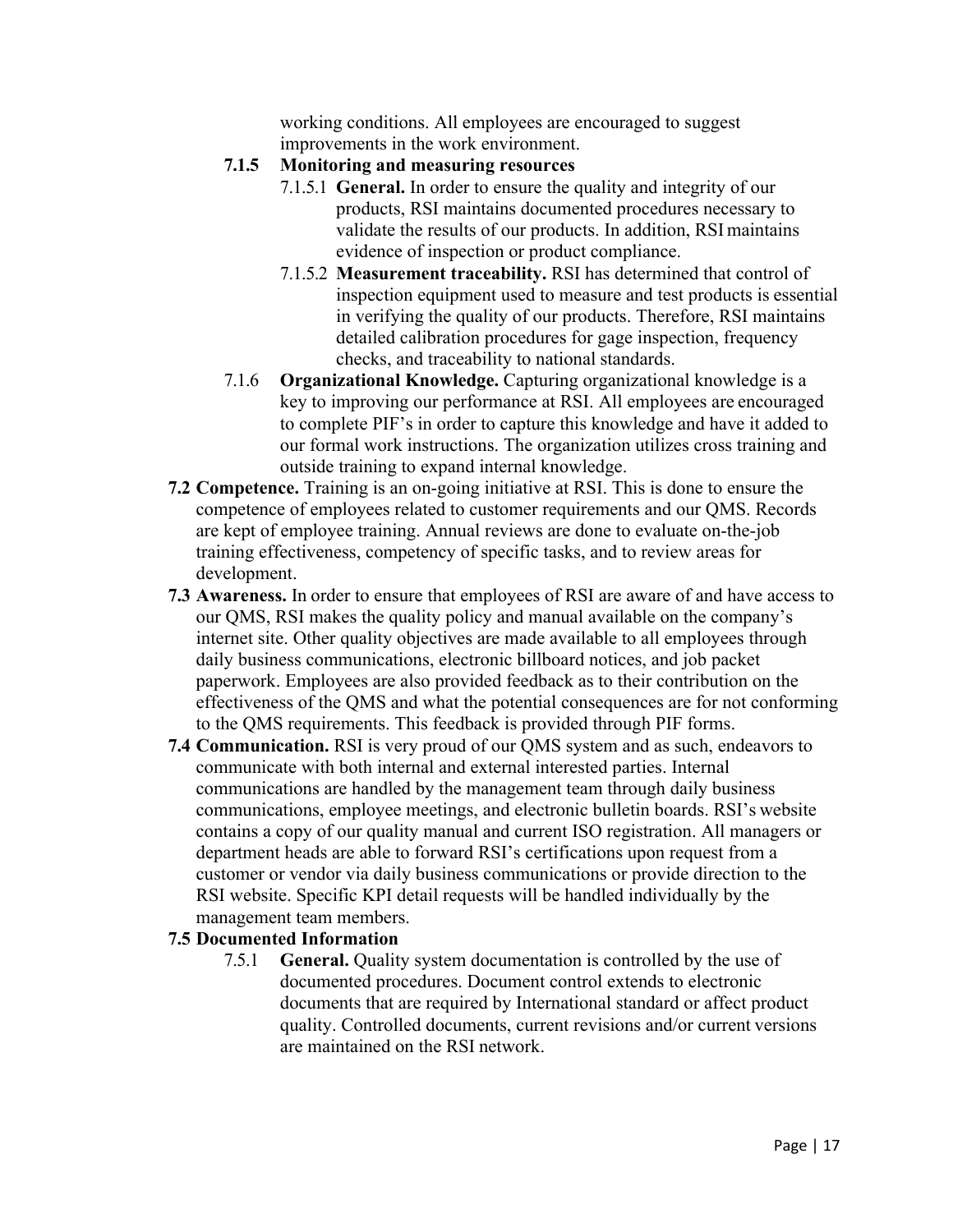- 7.5.2 **Creating and updating.** When creating or updating documented information, RSI uses controlled processes to ensure appropriate identification, descriptions, format, and media requirements. In addition, these controlled processes ensure the new document or document changes are reviewed and approved for suitability and adequacy.
	- 7.5.2.1 **Emergency Changes:** The Department Manager, Production Coordinator, Department Lead, Engineer, or Quality Personnel can make changes by writing the changes on any production related form. The authorized person making the change must initial and date the change on all copies of the documentation affected. Upon completion of the job, engineering, production or quality will review the changes, and update as necessary.

#### **7.5.3 Control of documented information.**

- 7.5.3.1 **General.** The access, storing and disposition of quality records are documented procedures. QMS records are maintained to demonstrate conformance to requirements, ensure integrity, and to provide an audit trail.
- 7.5.3.2 **Activities.** The following processes address activities associated with controlled documents at RSI.
	- **7.5.3.2.1** Customer service, production coordinator, engineering, quality, department lead, and end user shall ensure the correct revision or version, process prints, and specifications.
	- **7.5.3.2.2** Quality and related records are retained as outlined in RSI's Retention Policy. Quality and related records may be purged after expiration of the retention period and disposed of via normal means (trash or shredder), unless otherwise directed by the customer.

#### **Section 8: Operation**

#### **8.0 Operation**

8.1 **Operational planning and control.** Quality planning is done at the earliest possible stage to ensure RSI's ability to satisfy specified requirements. It is RSI's policy to take all necessary measures to ensure our customers' requirements can be met and those requirements are communicated effectively throughout the company. Quality planning may take place as a design project, through contract development, estimating, during contract review and/or during order entry.

#### **8.2 Requirements for products and services.**

**8.2.1 Customer Communication.**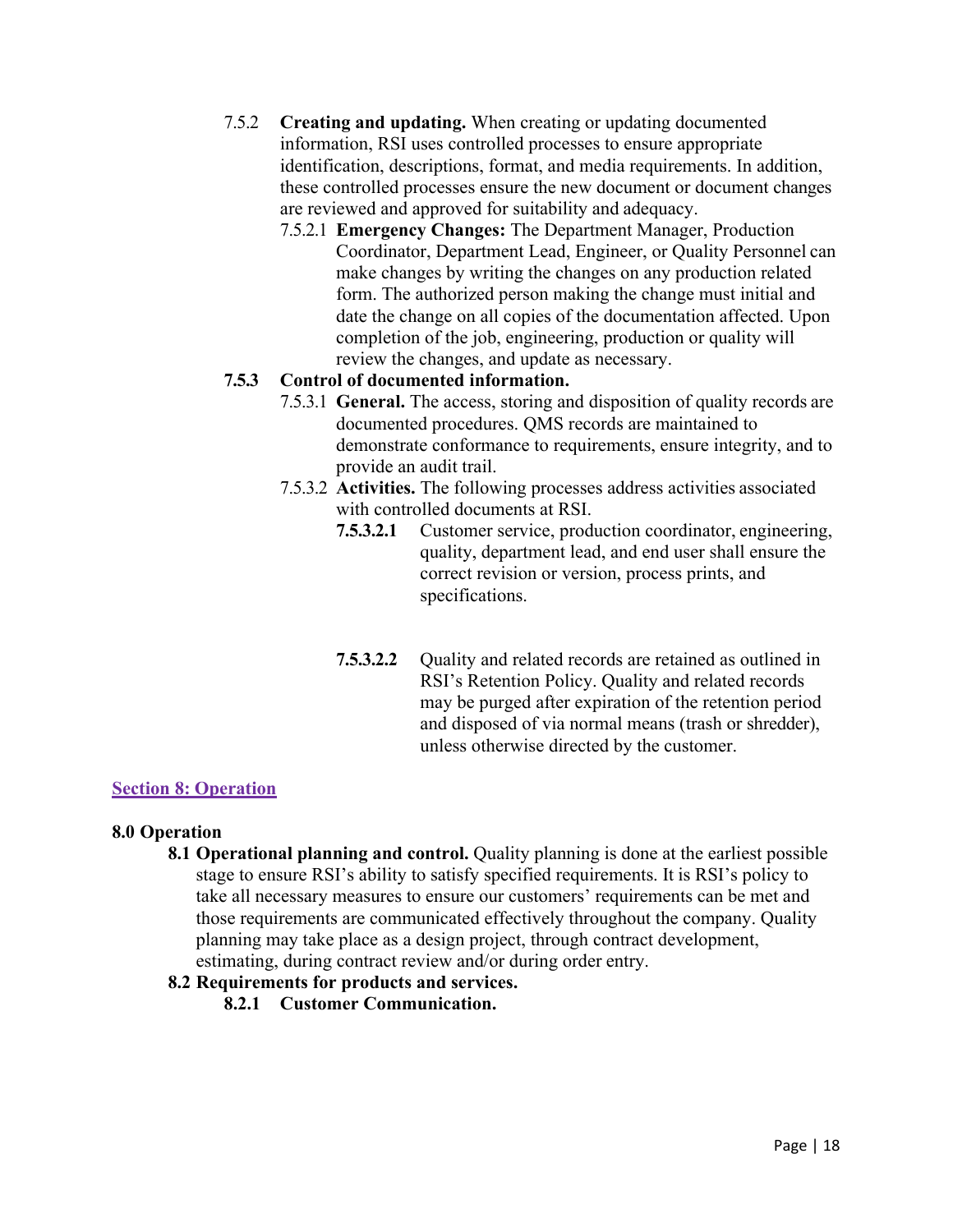- 8.2.1.1 Customer service, engineering, sales, quality and management will communicate with the customer to provide information related to our products and services and RSI's ability to meet the customers' expectations. Any discrepancies will be discussed during the inquiry process and prior to acceptance of an order.
- 8.2.1.2 Other interested parties at RSI may be brought in to the contract negotiation process or to help with technical questions or other specific reasons.
- 8.2.1.3 Customer Service, Sales, and Quality will solicit customer feedback through appropriate means including daily business communications, customer surveys, RMA's and CAPA's. This information will be evaluated during management review.
- 8.2.1.4 Customer supplied material and property will be labeled in a manner that adequately identifies the origin and ownership of the property.
- 8.2.1.5 Customer discrepancies will be handled by sales and/or customer service and may result in an RMA, PIF and/or CAPA.
- 8.2.2 **Determining the requirements for products and services.** During the inquiry, quotation, and order acceptance stages of customer contact, customer service or sales shall gather pertinent information related to the customers requirement and expectations as well as any applicable statutory and regulatory requirements.
- 8.2.3 **Review of the requirements for products and services.** Prior to submission of a quote or acceptance of an order, the Order Entry requires that a formal review take place to ensure the customer's requirements for the product have been clearly defined, documented, and can be met by RSI. This review occurs during the daily production meetings and includes:
	- 8.2.3.1 Review of delivery and post-delivery activities;
	- 8.2.3.2 Review of requirements not stated by the customer, when known;
	- 8.2.3.3 Review of additional requirements by RSI;
	- 8.2.3.4 Review of any statutory or regulatory requirements applicable;
	- 8.2.3.5 Review of any contract or order requirements that differ from the customers' requirements or expectations and if discovered, RSI will notify the customer immediately. Differences are resolved prior to acceptance of the order.
- 8.2.4 **Changes to requirements for products and services.** Change orders are reviewed against the original order. Any changes that require amendments to process or product documentation will result in revising the affected documents and notifying all affected personnel.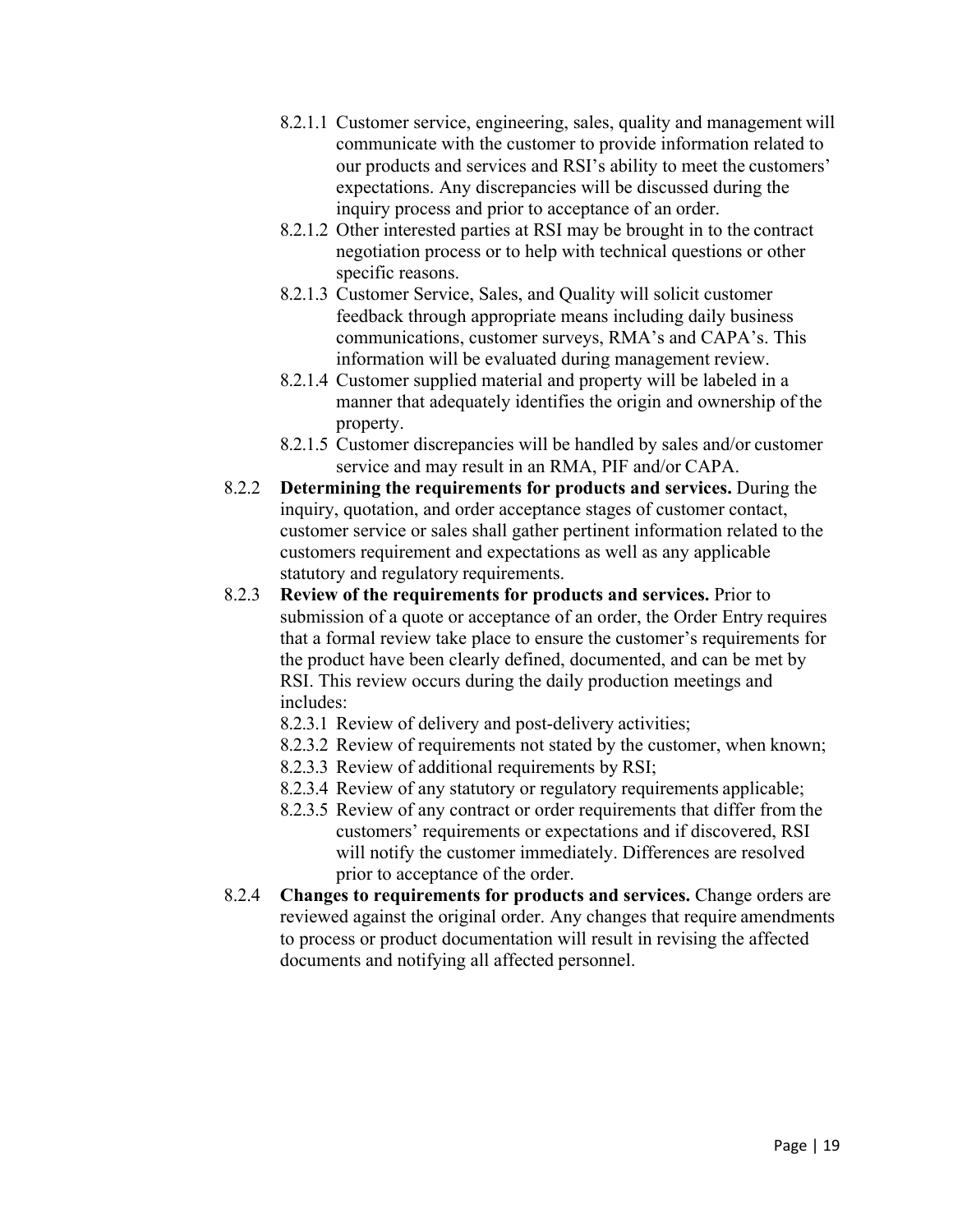# **8.3 Design and development of products and services.**

- 8.3.1 **N/A**
- *8.3.2* **Design and development planning. N/A**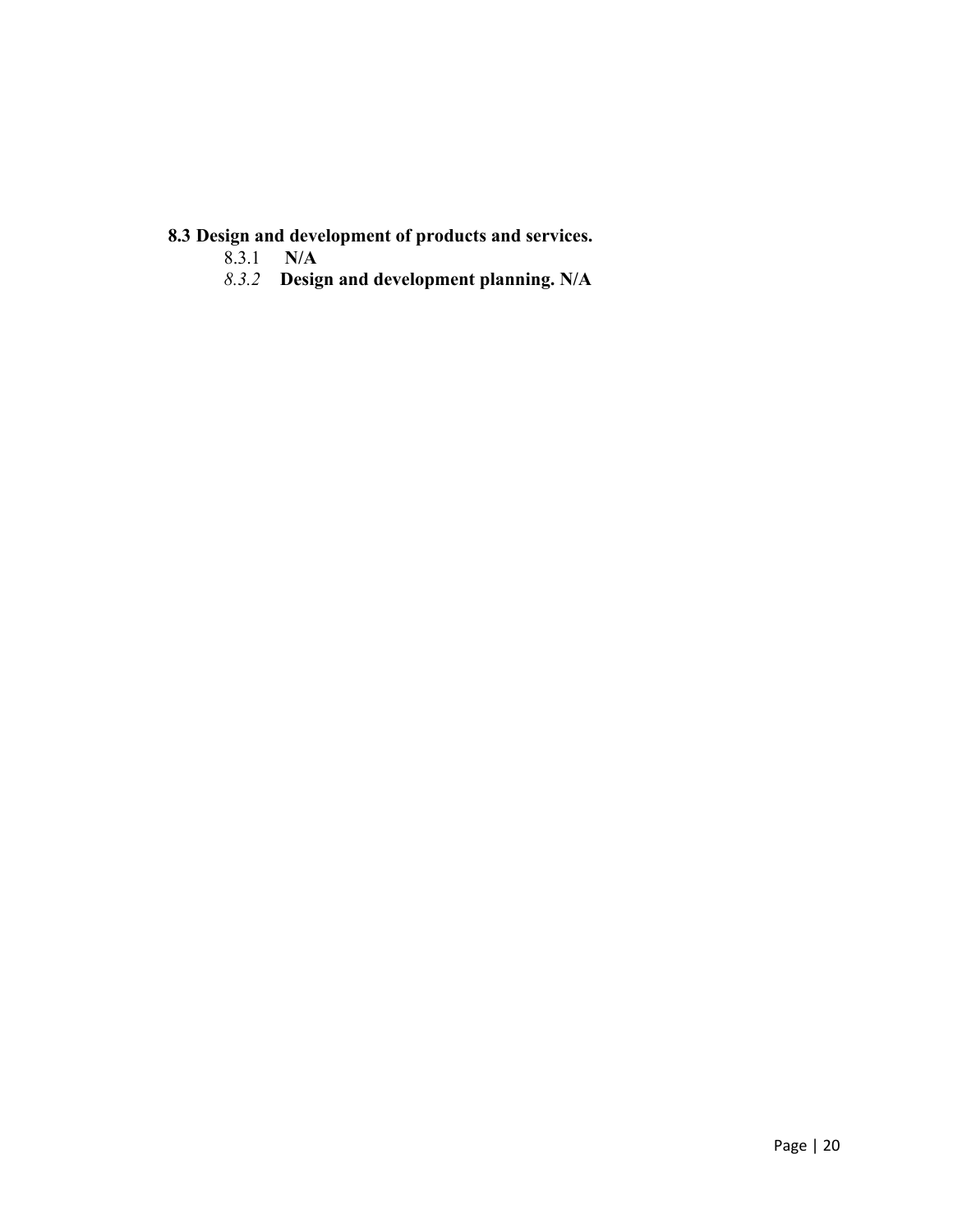8.3.3

#### **8.4 Control of externally provided processes, products and services. N/A**

- 8.4.1 **General.** Components, materials, and services that have been purchased from vendors shall conform to specified requirements to ensure appropriate levels of quality, value, and service are received. Quality shall be assured through Vendor Evaluation (both new and existing) that will provide for controlled and effective purchasing activities by RSI's purchasing department. It shall be the responsibility of all qualified purchasing agents to communicate clear, complete purchasing documents, specifications and drawings to our vendors.
- 8.4.2 **Type and extent of control.** RSI has receiving inspection procedures and non-conforming procedures in place to ensure and verify that incoming materials, components, or services comply with purchase order requirements. Further, these procedures define the controls for vendor results, effectiveness, and the impact on RSI's ability to meet customer and regulatory requirements.
- 8.4.3 **Information for external providers.** RSI will ensure the adequacy of the requirements prior to issuing a purchase order for outside materials, components, or processes.
	- 8.4.3.1 Vendors are provided with all required data that is pertinent to the item or service requested. Information regarding the quality system to be used and/or inspection requirements are clearly defined prior to or at the issuance of the purchase order.
	- 8.4.3.2 The Quality department, Sales, Engineer, Purchasing Agent or Customer requirements determine the selection of vendors. The nature and extent of control shall depend on the competency of the authorizing party, the type of product being procured, and the vendors demonstrated ability to meet all requirements.
	- 8.4.3.3 Purchasing documents for outside operations and treatments are reviewed by a quality or management representative. That representative will stamp and initial/date a copy of P.O. for outside operations and treatments. Supplies, raw materials and ancillary material purchase orders are reviewed by the buyer.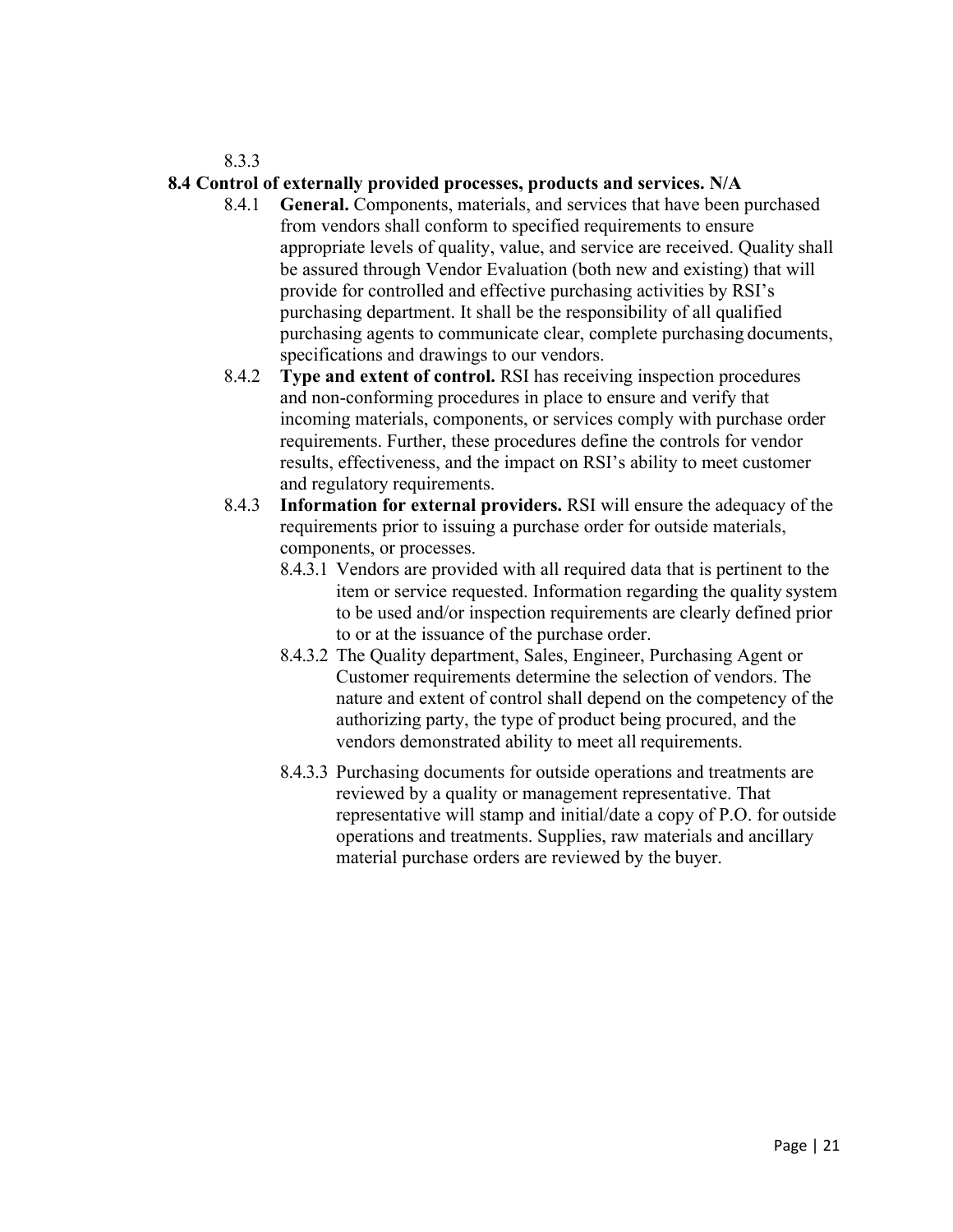8.4.3.4 Assessment of vendor performance shall be consistent with the type of product or service provided. Non-conforming logs are used to monitor, verify and validate vendor activities.

#### **8.5 Production and service provision**

- 8.5.1 **Control of production and service provision.** Manufacturing processes are planned and carried out under controlled conditions. The process control procedures are based on prevention of defects, rather than detection based on inspection results. Manufacturing processes are documented, verified, monitored and audited.
- 8.5.2 **Identification and Traceability**. Procedures are established for providing identification and traceability of the product throughout the production and delivery cycle to ensure conformity to customer, regulatory, and applicable requirements. Components and materials used in manufacturing shall be positively identified by the use of the **Jobboss**  travelers and bar codes. The process shall determine the extent and scope of inspection required.
- 8.5.3 **Property belonging to customers or external providers.** Vendor or Customer-supplied property or material will be handled as mandated by the customer /vendor contract. If the material/property is lost, damaged, or unsuitable for use, the customer service, sales, quality, or purchasing department will initiate contact with the vendor/customer to determine the process for resolution.
- 8.5.4 **Preservation.** Material is protected, identified, maintained for handling, storage, packaging, and delivery according to the bins allocated by the shipping and receiving dept. area. All fabricated parts and finished products shall be handled in a manner that provides protection from damage and ensures that customer requirements are satisfied. The final product verification shall be conducted prior to shipping product to the customer.
- 8.5.5 **Post-delivery activities.** When performing contract review, RSI evaluates customer, statutory, and regulatory requirements, along with potential issues that may arise from the intended use, intended lifecycle and/or installation of our products. In order to verify performance, RSI utilizes several sources to collect data about customer perception as it relates to meeting customer requirements including on time delivery, customer retention, customer feedback and customer warranty claims.
- 8.5.6 **Control of changes.** In order to avoid unauthorized, unnecessary, or incorrect changes and modifications to the production methods of our products, as well as to avoid the risk of losing track and control of changes, RSI's policy is to have changes and modifications identified, documented, and reviewed and approved.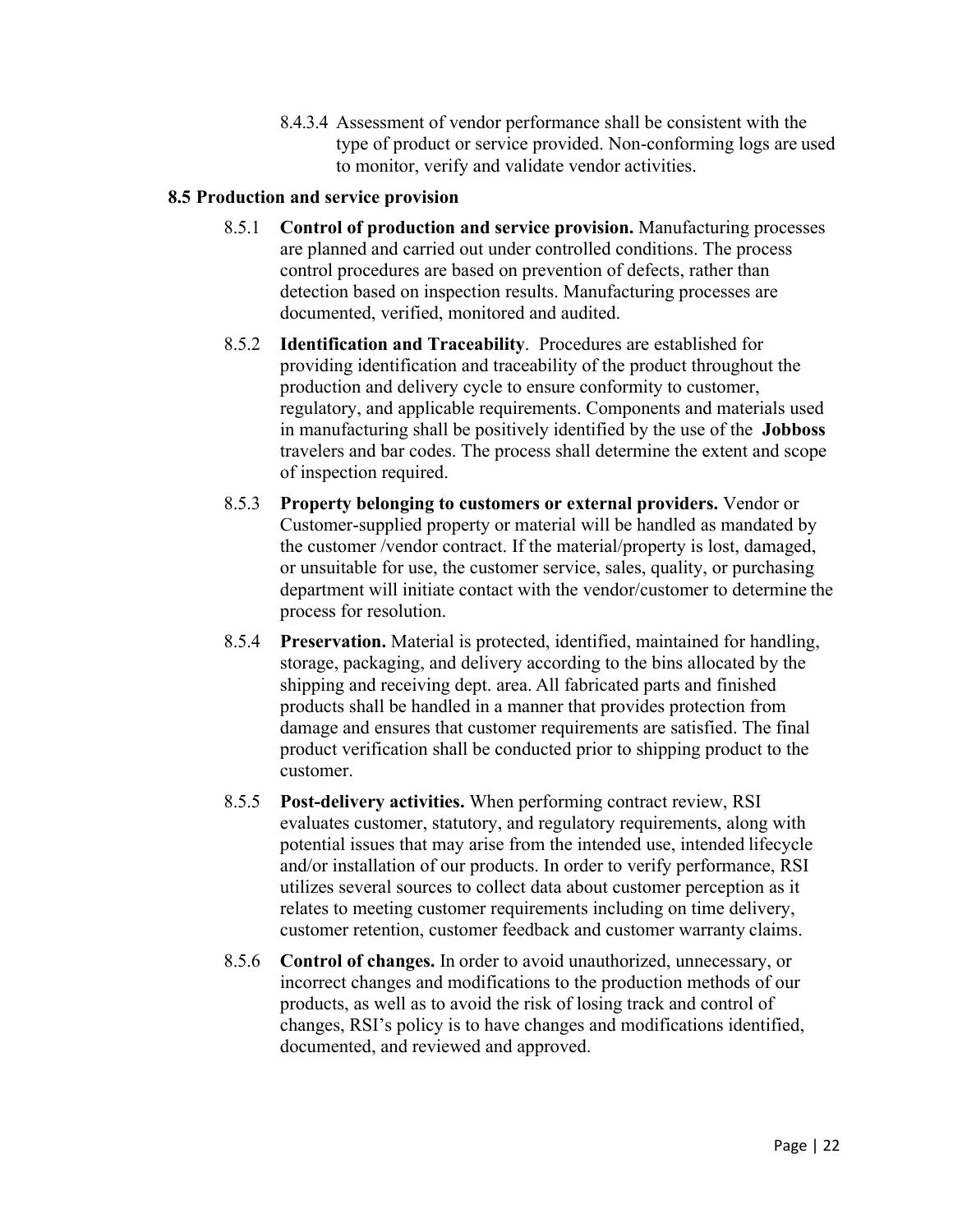- **8.6 Release of products and services.** RSI has implemented methods for monitoring and measuring the characteristics of the product to verify product requirements are fulfilled. These methods are used at appropriated stages of the product realization process. Examples of these processes include work instruction review and release, material verification, quality inspections and related production and outside service records, packaging and transportation records. Products are not released to the customer until all planned processes have been satisfactorily completed.
- **8.7 Control of nonconforming outputs.** All Employees have authority to stop the process if non-conformities are detected.
	- 8.7.1 RSI maintains an effective system for controlling nonconforming material CAR form and log.

#### **Section 9: Performance Evaluation**

#### **9.0 Performance Evaluation**

#### **9.1 Monitoring, measurement, analysis, and evaluation.**

- 9.1.1 **General.** Statistical techniques and analysis are used throughout the company as tools for planning, decision making, and control of processes, when required by the customer or application. When contractually required to do so, Quality shall obtain prior approval of the customer for the statistical methods or sampling plan to be used. The use of statistical techniques is not limited to inspection but is used in Engineering and Manufacturing.
- 9.1.2 **Customer Satisfaction.** RSI utilizes several sources to collect data about customer perception as it related to meeting customer requirements including customer satisfaction surveys, on time delivery, customer retention, and customer warranty claims. This data is reviewed quarterly during the management review meeting and compared against performance standards.
- 9.1.3 **Analysis and evaluation.** RSI determines, collects and analyses appropriate data to demonstrate the suitability and effectiveness of the quality management system and to evaluate where continual improvement of the quality management system can be made. Data is presented during production meetings, management review, and quarterly ISO meetings. This includes data results from monitoring and measuring product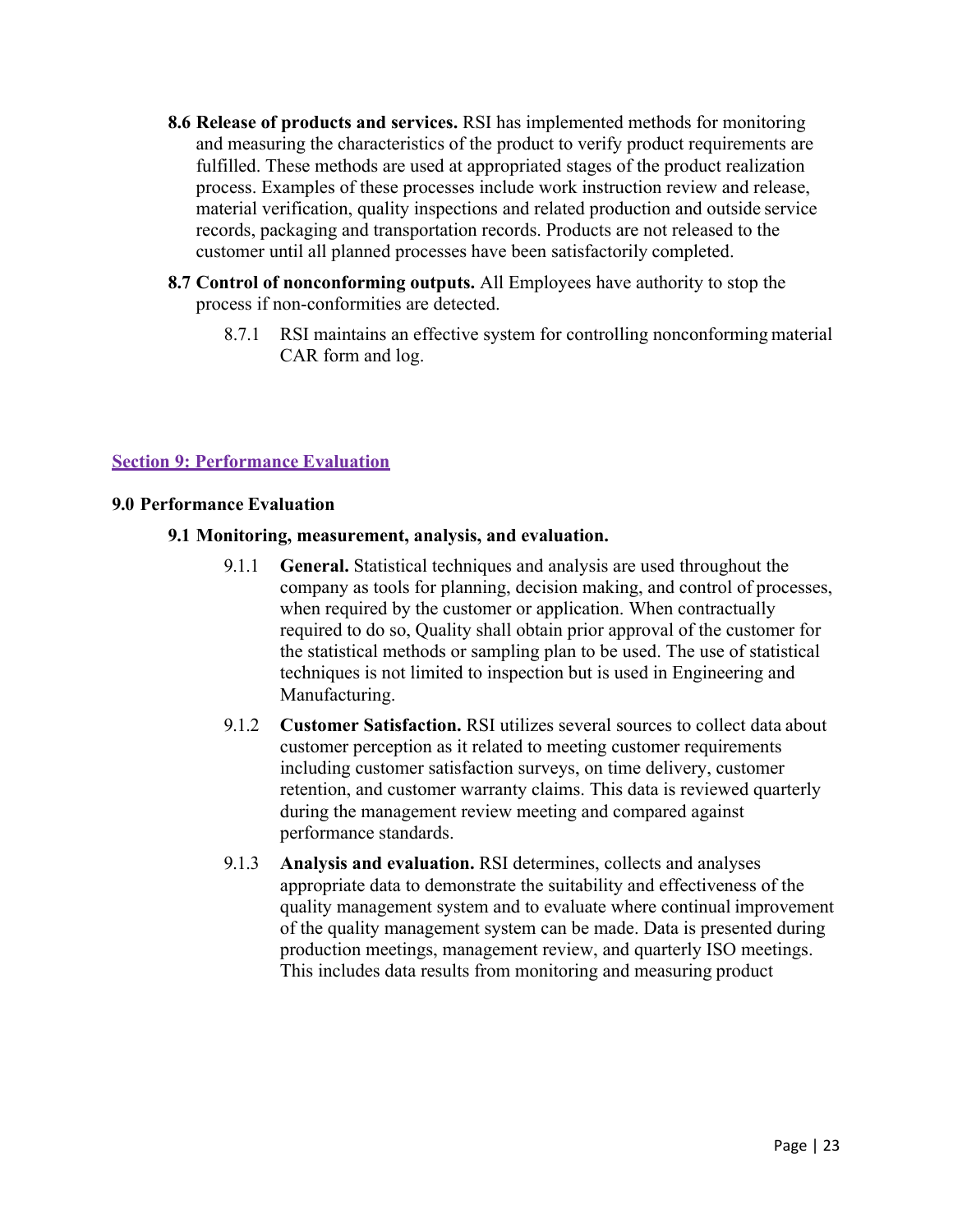conformity, customer satisfaction, planning effectiveness, risk assessment, and vendor performance.

#### **9.2 Internal audit.**

- 9.2.1 Internal audits are planned and performed under controlled conditions to verify RSI's conformance to its QMS requirements as well as the requirements of the ISO 9001:2015 standard. In addition, the internal audits ensure RSI has effectively implemented and maintained its QMS.
- 9.2.2 RSI will establish, implement, and maintain an audit program. The primary tool used to verify these requirements is the Internal Quality Audit. Dock Audits are also performed to assess the conformance of outgoing product. The results of internal audits are documented, reviewed with the personnel having responsibility in the area being audited and during management review meetings, and archived.

#### **9.3 Management Review.**

- 9.3.1 **General.** The Management Team will meet on a yearly basis to review the status of the QMS. Each section of the quality manual is reviewed for suitability and effectiveness annually based on Key Process Indicators and/or internal audits. Any management team member may coordinate management and departmental reviews and document corrective action requirements.
- 9.3.2 **Management Review Inputs:** A consistent agenda is used to direct the management review meeting. Topics discussed and reviewed include status of actions from previous meetings, input of interested parties, changes in external or internal issues that may affect the QMS, and data related to the performance and effectiveness of the QMS, availability of resources, the effectiveness of actions taken to address risks and opportunities, as well as opportunities for improvements.
- 9.3.3 **Management Review Outputs:** During the Management review meeting, the management team will identify actions regarding the improvement of the QMS, changes needed in the QMS, and the resources necessary to implement these improvements. These improvements will be documented on a process improvement form or through a management review action item.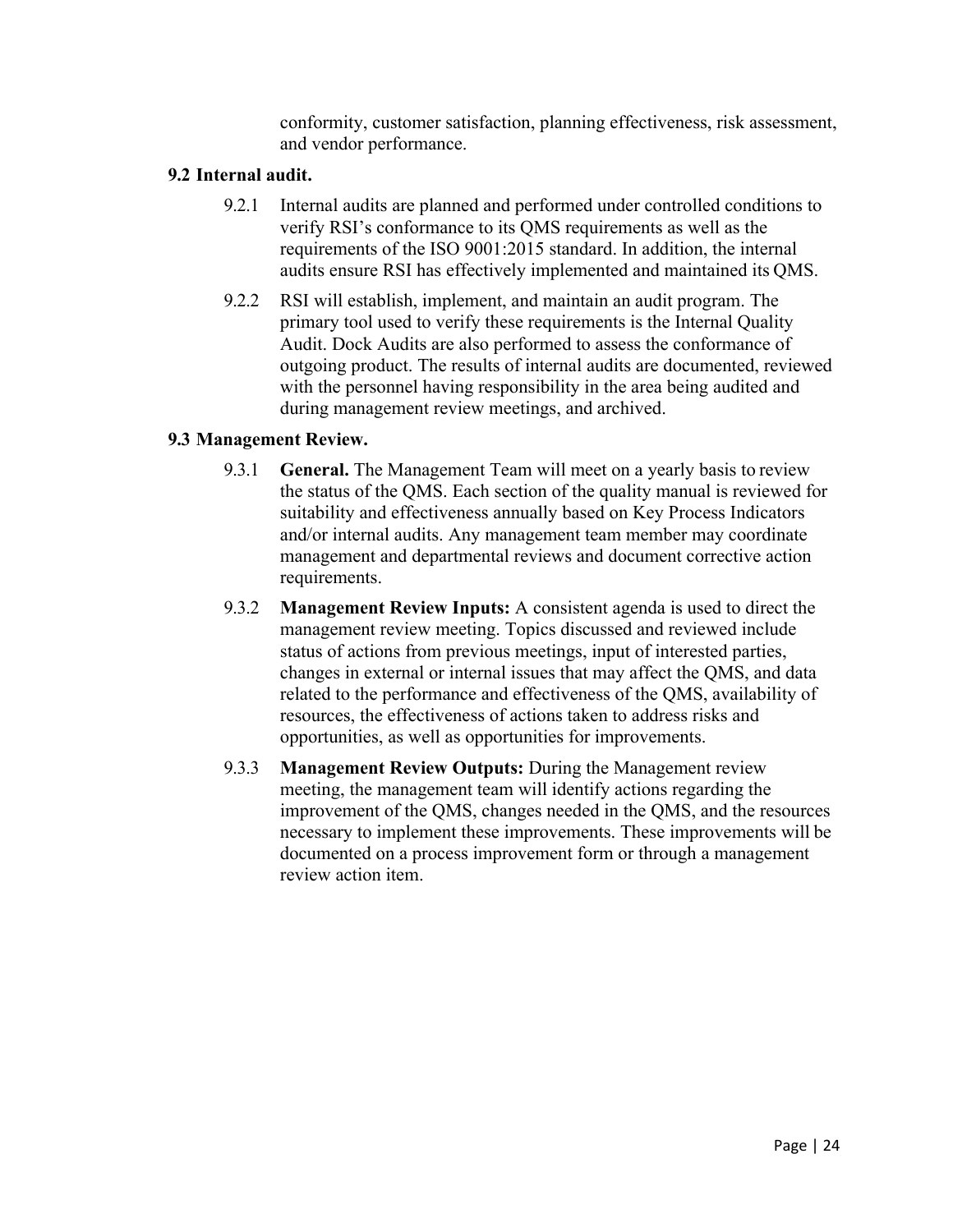#### **Section 10: Improvement**

#### **10.0 Improvement.**

**10.1 General.** RSI will continually look for opportunities to improve the QMS and to meet or enhance customer satisfaction through the use of quality objectives, audit results, analysis of data and data trends, DMR, RGA, RMA, CAPA, PIF, and management review.

#### **10.2 Nonconformity and corrective action.**

10.2.1 When non-conformities occur, RSI will take action to control, correct, address the resulting consequences, and evaluate the need for change to prevent reoccurrence.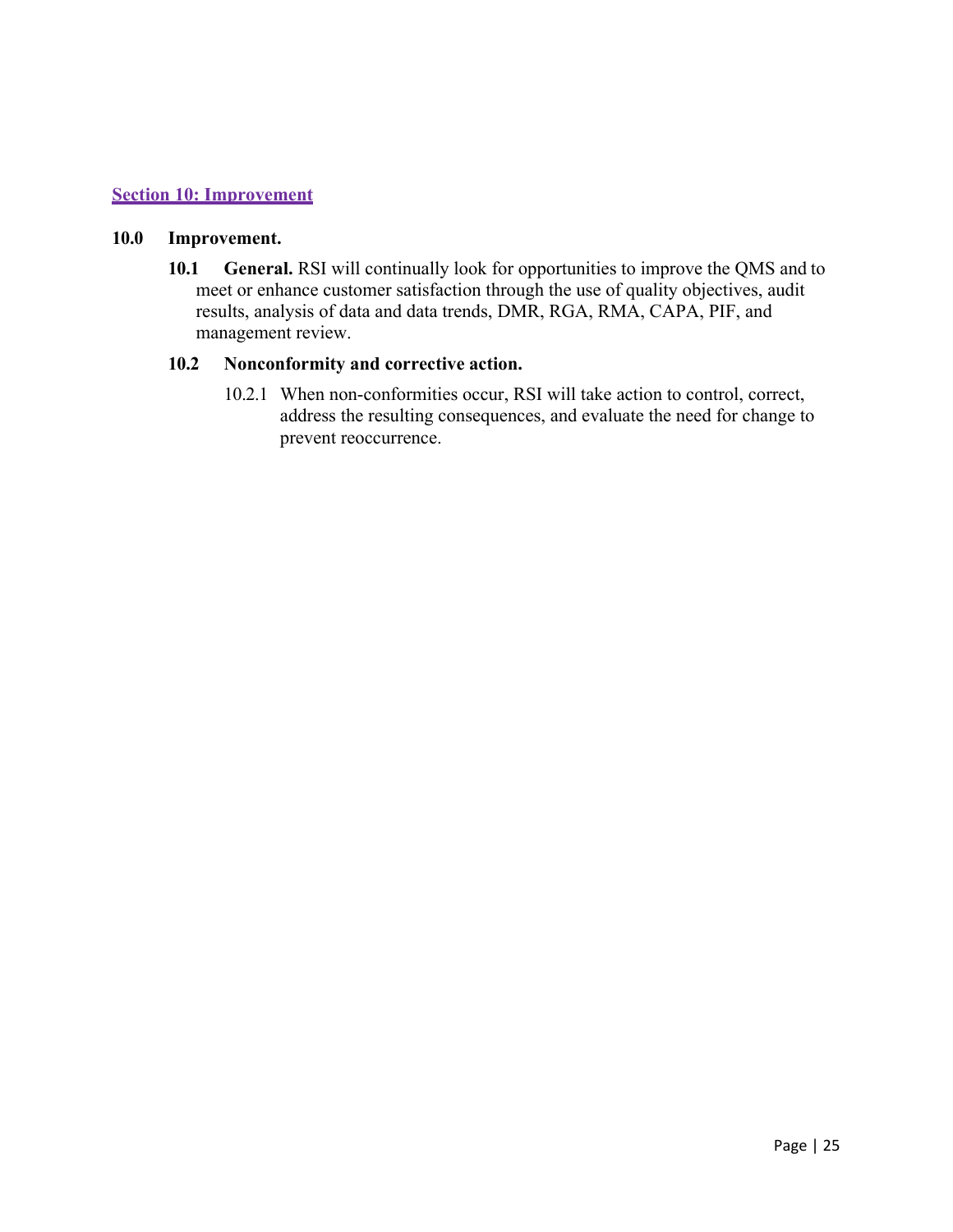Actions taken are appropriate to the impact of the problems encountered. Corrective action may be initiated by anyone in the company.

- 10.2.2 RSI will retain the documents associated with the non-conformity and the results of the corrective action in accordance with our document retention program for 1 year from last management review meeting.
- **10.3 Continual Improvement.** RSI will systematically review the suitability, adequacy and effectiveness of the QMS by analysis and evaluation of key process indicators, internal audits, customer feedback, corrective actions and management review in order to determine if there are needs or opportunities that should be permanently addressed as part of RSI's continual improvement.